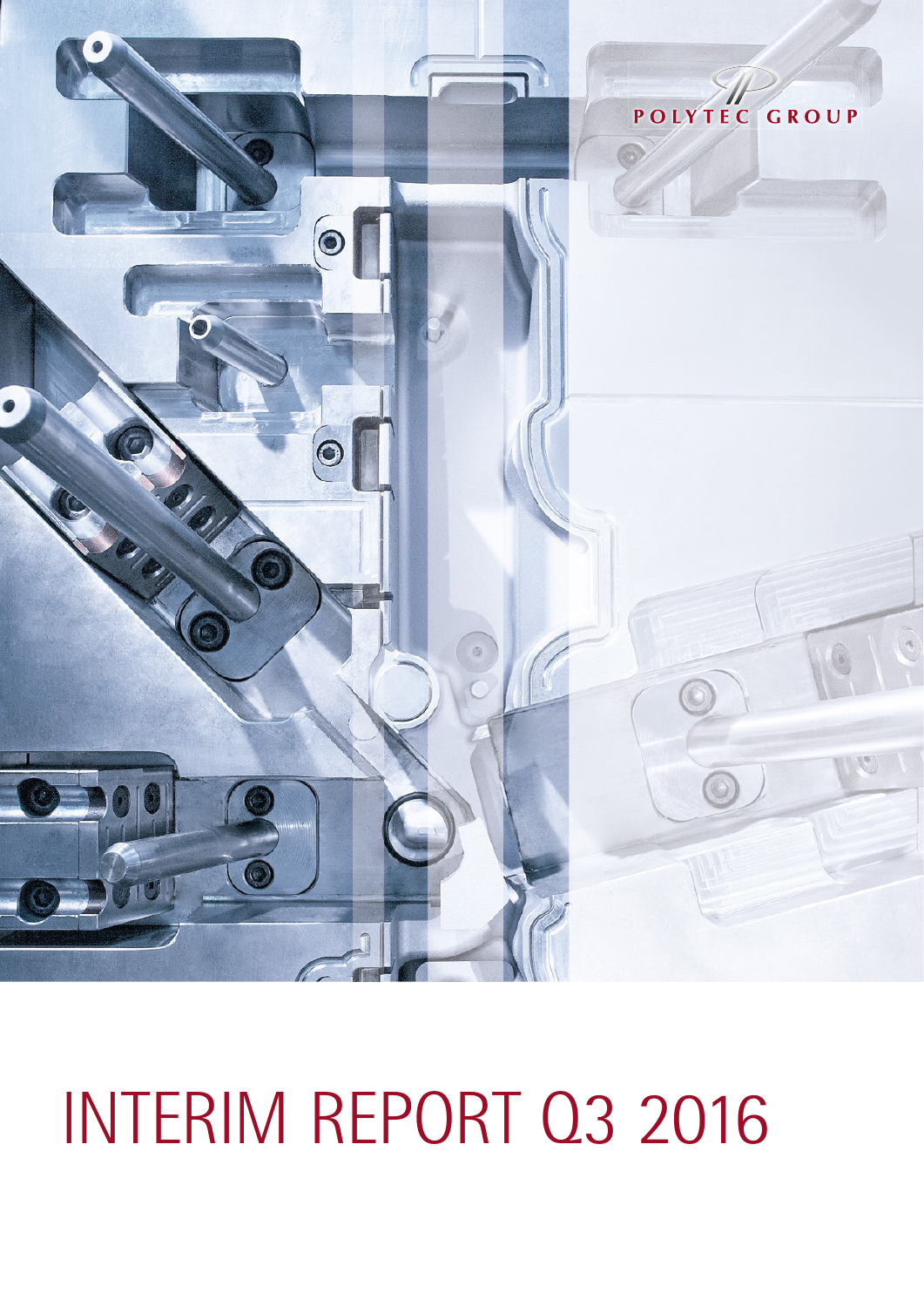# KEY FIGURES Q3 2016

| Key figures Q1 to Q3                           | Unit       | Q1-Q3 2016 | Q1-Q3 2015 | Change    |
|------------------------------------------------|------------|------------|------------|-----------|
| <b>Sales</b>                                   | EUR m      | 481.9      | 465.5      | $3.5\%$   |
| EBITDA                                         | EUR m      | 53.1       | 44.1       | 20.4%     |
| <b>EBITDA</b> margin                           | 0/0        | 11.0       | 9.5        |           |
| <b>EBIT</b>                                    | EUR m      | 33.8       | 26.7       | 26.5%     |
| EBIT margin                                    | 0/0        | 7.0        | 5.7        |           |
| Earnings after tax                             | EUR m      | 22.5       | 18.0       | 25.0%     |
| Earnings per share                             | <b>EUR</b> | 1.00       | 0.80       | 25.0%     |
| Capital expenditures                           | EUR m      | 26.1       | 122.5      | $-78.7%$  |
| Equity ratio                                   | 0/0        | 36.3       | 33.2       |           |
| Net working capital                            | EUR m      | 56.5       | 59.2       | $-4.6%$   |
| Average capital employed                       | EUR m      | 281.2      | 220.4      | 27.6%     |
| Net financial debt $(+)/$ -assets $(-)$        | EUR m      | 96.7       | 108.8      | $-11.1\%$ |
| Employees (incl. leased staff) - end of period | <b>FTE</b> | 4,261      | 4,292      | $-0.7%$   |

| Key figures quarterly                          | <b>Unit</b> | Q4 2015 | Q1 2016 | 02 2016 | Q3 2016 |
|------------------------------------------------|-------------|---------|---------|---------|---------|
| <b>Sales</b>                                   | EUR m       | 161.0   | 157.4   | 168.9   | 155.6   |
| EBITDA                                         | EUR m       | 15.6    | 15.4    | 17.6    | 20.0    |
| <b>EBITDA</b> margin                           | 0/0         | 9.7     | 9.8     | 10.4    | 12.9    |
| EBIT                                           | EUR m       | 9.9     | 9.4     | 10.9    | 13.5    |
| <b>EBIT</b> margin                             | 0/0         | 6.1     | 6.0     | 6.5     | 8.7     |
| Earnings after tax                             | EUR m       | 6.2     | 5.9     | 7.1     | 9.5     |
| Earnings per share                             | <b>EUR</b>  | 0.28    | 0.26    | 0.31    | 0.42    |
| Capital expenditures                           | EUR m       | 12.9    | 10.2    | 8.6     | 7.3     |
| Equity ratio                                   | 0/0         | 33.6    | 34.1    | 34.5    | 36.3    |
| Net working capital                            | EUR m       | 50.5    | 54.8    | 57.4    | 56.5    |
| Capital empolyed                               | EUR m       | 274.4   | 283.5   | 287.1   | 287.9   |
| Net financial debt $(+)/$ -assets $(-)$        | EUR m       | 99.1    | 102.8   | 105.8   | 96.7    |
| Employees (incl. leased staff) - end of period | <b>FTE</b>  | 4,223   | 4,255   | 4,343   | 4,261   |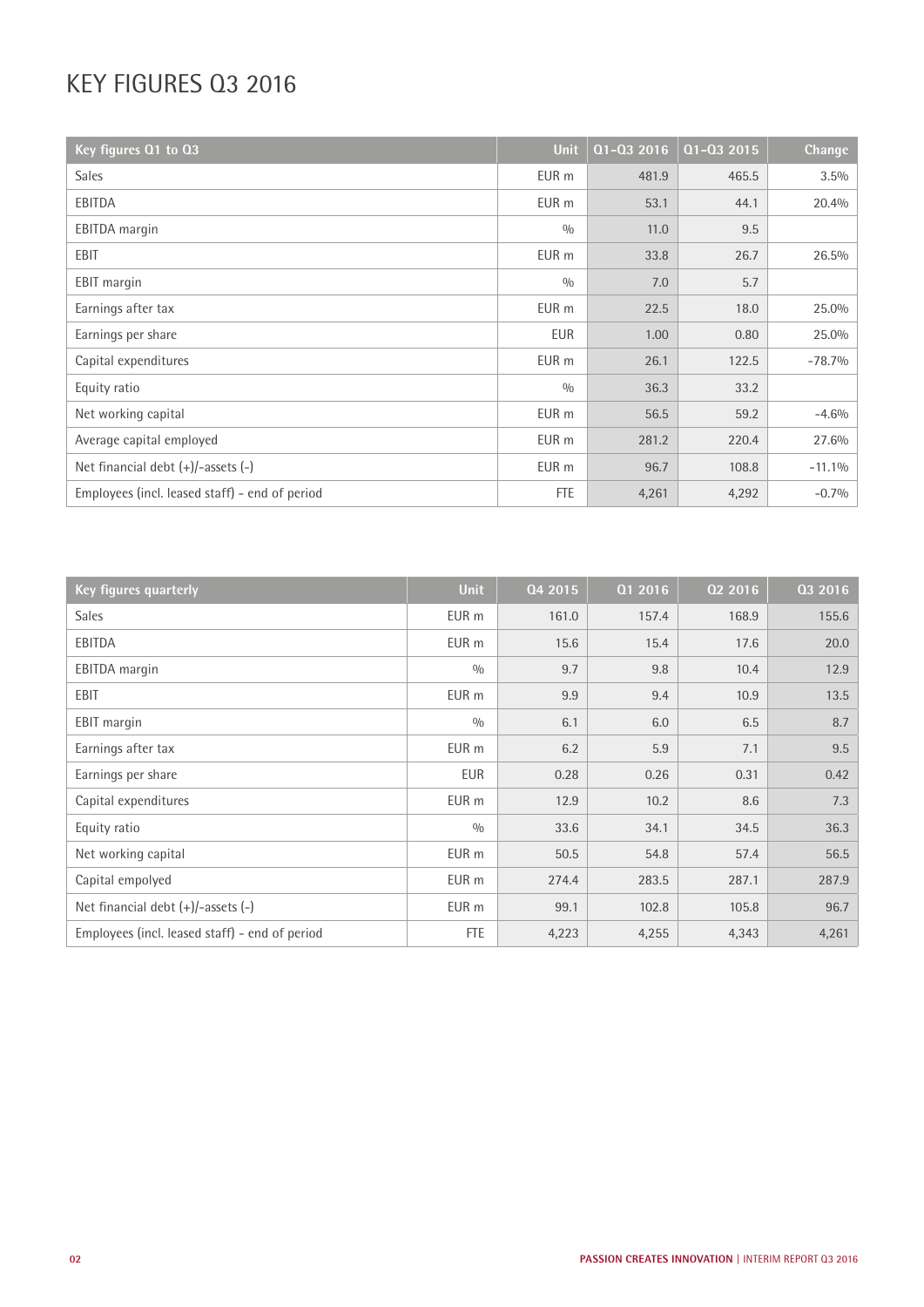# GROUP SALES BY CUSTOMERS



## SALES & EBIT MARGIN



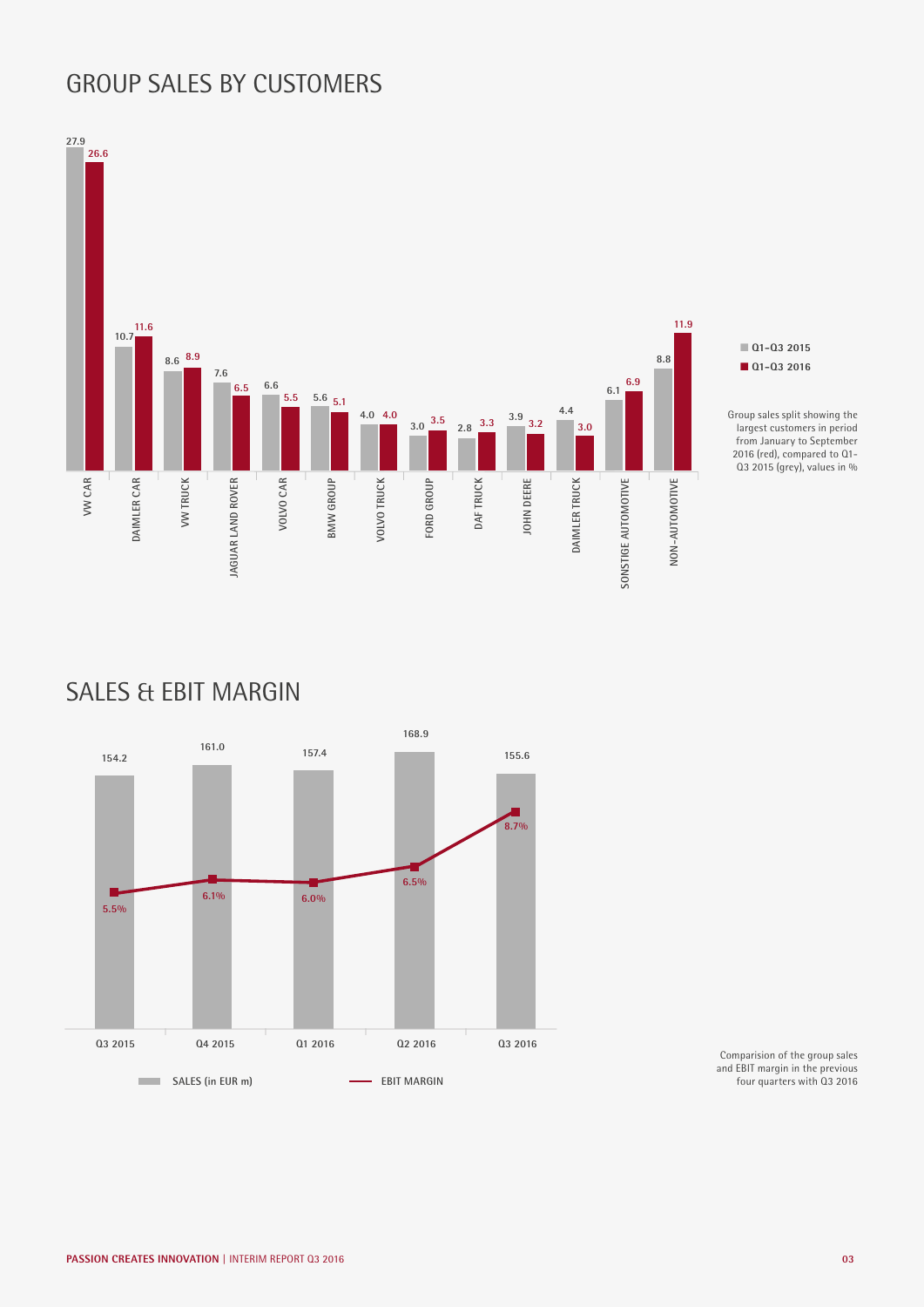# INTERIM REPORT Q3 2016

This interim report has not been subject to an audit or a review.

| <b>KEY FIGURES</b>                                                              | 02                |
|---------------------------------------------------------------------------------|-------------------|
| <b>GROUP MANAGEMENT REPORT</b>                                                  | 05                |
| AUTOMOTIVE INDUSTRY DEVELOPMENTS                                                | 06                |
| <b>GROUP RESULTS</b>                                                            | 07                |
| <b>FMPI OYFFS</b>                                                               | 08                |
| CAPITAL EXPENDITURES AND KEY FINANCIAL FIGURES                                  | 09                |
| RISKS AND UNCERTAINTIES                                                         | 09                |
| MATERIAL TRANSACTIONS WITH RELATED COMPANIES<br>AND PERSONS                     | 09                |
| <b>OUTLOOK</b>                                                                  | 09                |
| <b>SHARE AND INVESTOR RELATIONS</b>                                             | 10                |
| POIYTEC SHARE PRICE DEVELOPMENT                                                 | 11                |
| <b>KEY SHARE FIGURES</b>                                                        | 11                |
| DIVIDEND POLICY                                                                 | 12                |
| <b>SHAREHOLDER STRUCTURE</b>                                                    | 12                |
| <b>INVESTOR CONTACTS</b>                                                        | $12 \overline{ }$ |
| RESEARCH COVERAGE                                                               | 13                |
| DETAILS REGARDING THE POLYTEC SHARE                                             | 13                |
| CORPORATE CALENDAR 2017                                                         | 13                |
| <b>INTERIM CONSOLIDATED FINANCIAL STATEMENT</b>                                 |                   |
| <b>ACCORDING TO IAS 34</b>                                                      | 14                |
| CONSOLIDATED INCOME STATEMENT<br>CONSOLIDATED STATEMENT OF COMPREHENSIVE INCOME | 15                |
|                                                                                 | 15                |
| <b>CONSOLIDATED BALANCE SHEET</b>                                               | 16                |
| CONSOLIDATED CASH FLOW STATEMENT                                                | 17                |
| CONSOLIDATED STATEMENT OF CHANGES IN EQUITY                                     | 18                |
| <b>SEGMENT REPORTING</b>                                                        | 18                |
| SELECTED DISCLOSURES                                                            | 19                |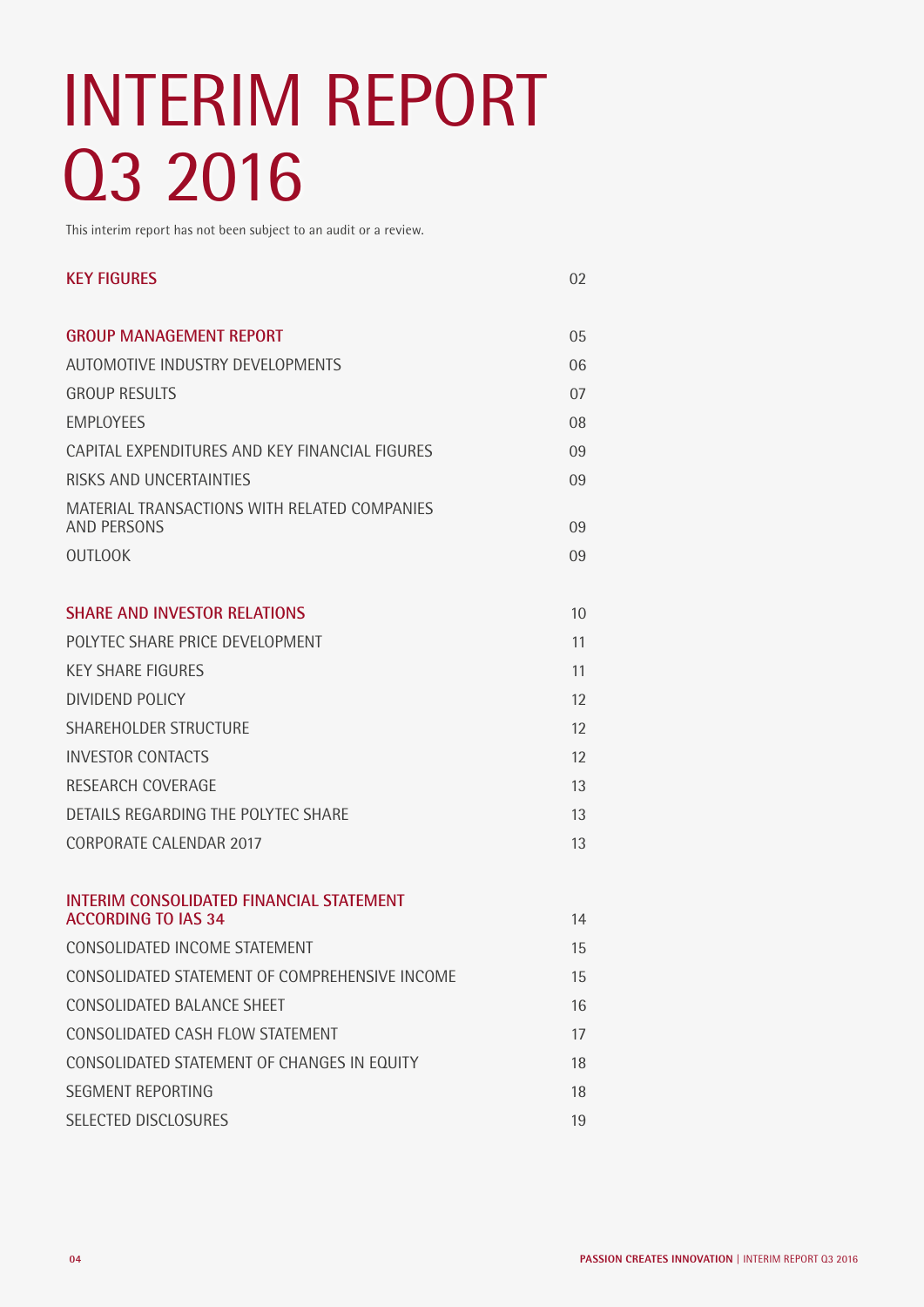# GROUP MANAGEMENT REPORT Q3 2016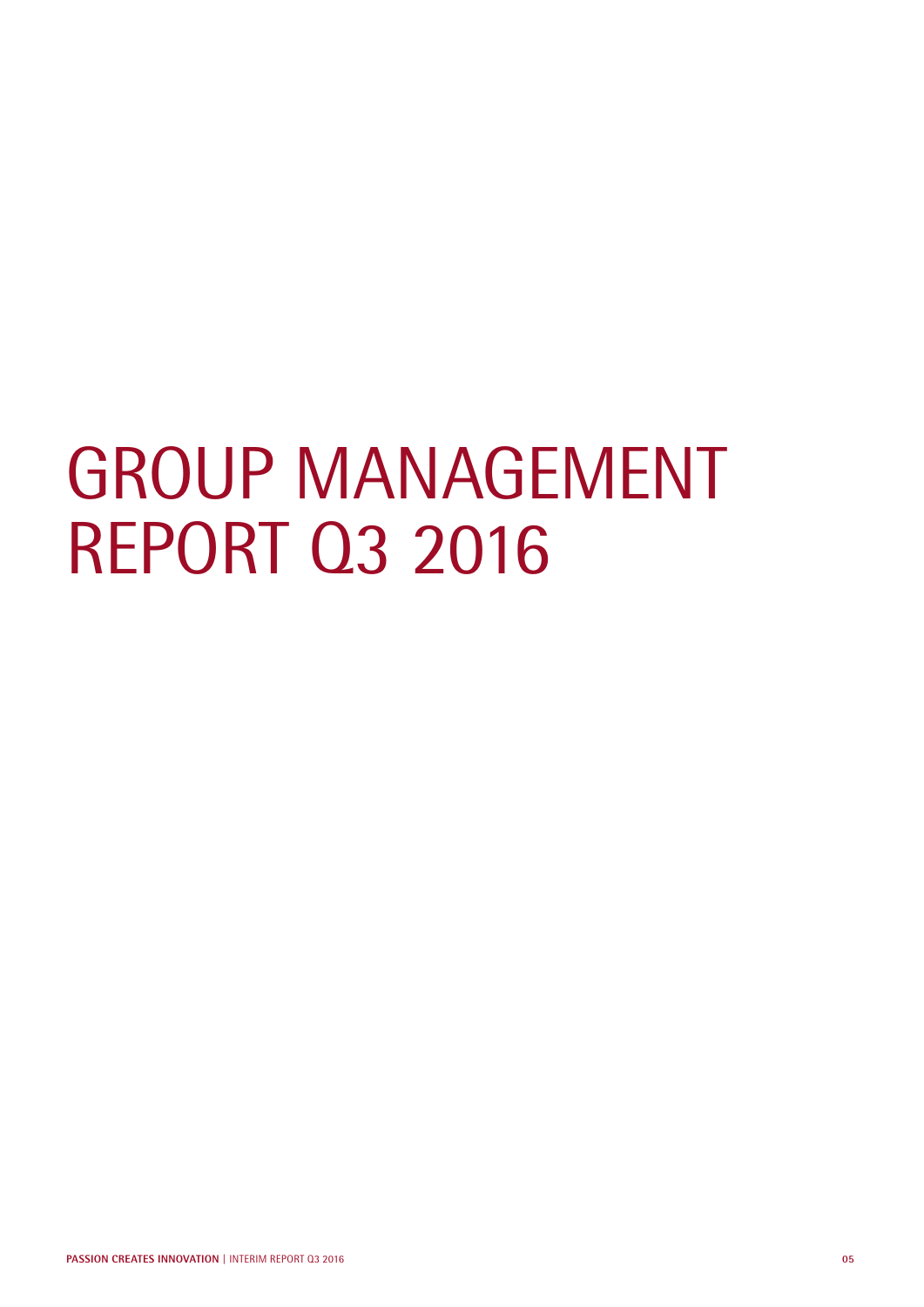# AUTOMOTIVE INDUSTRY DEVELOPMENTS

Growth in the three main international automotive markets comprised by China, the USA and the EU in the first nine months of 2016 amounted to 9.1% and therefore the pattern of more dynamic expansion as compared to 2015 was maintained. Up to the end of September 2016, some 40.5 million vehicles were newly registered in these markets (Q1-Q3 2015: 37.1 million). China remained the leader in this regard with three-quarter growth in 2016 that was 17.7% up on the comparable figure of the previous year at around 16.2 million vehicles. In September alone, new registrations in China rose by 31.6% and one reason for this automotive market boom was the probable end in 2016 of the tax reduction on cars with small engines. The German Automotive Industry Association (VDA) estimates that the fourth quarter of 2016 will continue to demonstrate this anticipatory effect in the People's Republic, but that demand will be correspondingly lower in the coming year.

The Indian market was also extremely vibrant and in September 2016 car sales rose by around 20%. Following the first three quarters, with 2.2 million new vehicles, sales in India were 8.9% up on the level of 2015 and after Japan (3.2 million units, or minus 3.7%), the nation represented the world's fifth largest automotive market. As expected, the number of registrations in Russia and Brazil continued to fall.

The trend towards light trucks in the USA was maintained in September 2016, while car sales declined. Overall, with 13.0 million new light vehicle (cars and light trucks) registrations in the US market during first nine months of 2016 were only slightly up (0.4%) on the level of the preceding year. However, in absolute figures the USA stayed ahead of the EU countries.

New registrations of cars in the EU in the period up to the end of September 2016 were 8.0% higher at over 11.2 million units (Q1-Q3 2015: 10.4 million). In combination, the five most important EU sales markets, which to date accounted for more than three-quarters (75.5%) of new registrations in 2016, all achieved growth. Thus far, double-digit growth was attained by Italy (17.4%) and Spain (11.5%), followed by Germany (6.1%), France (5.7%) and the UK with 2.6%. Demand was also strong in the smaller European states during the first nine months of the year as exemplified by Hungary (25.6%). In September 2016 alone, 1.5 million cars were newly registered in the 28 EU countries, of which 20% (298,000) related to the German market, which was especially dynamic with growth of 9.4% as compared to the same month of the previous year. Consequently, demand development was markedly better than anticipated.

#### Alternative fuel vehicles

Sales of vehicles with alternative drive systems (alternative fuel vehicles – AFV) in the EU gathered momentum in the third quarter of 2016. However, the differences between countries and the diverse drive technologies were also partially very large. In the EU, the registrations of battery electric vehicles (BEV), hybrid electric vehicles (HEV) and vehicles using propanol, ethanol and natural gas drives rose by 4.7% to roughly 440,000 units in the first nine months of the year (Q1-Q3 2015: approx. 420,000). Of this figure, a third (141,000) were registered in Italy alone, although as opposed to 2015, registrations were down by 14.6%. With some 70,000 vehicles (growth of 24.3%) the UK was in second place followed by France with 58,000 cars (2.2%) and Germany with around 46,000 registrations (15.0%). New registrations in the non-EU country Norway surpassed the German figure by 1,000 vehicles and represented growth of 40.5%.

If the various drive technologies are considered, the first three quarters of 2016 show a development pattern in which BEV registrations demonstrated growth of 17.9% and those of HEVs rose by a notable 27.1%. Conversely, the market for AFVs not employing electric power, but instead propanol, ethanol or natural gas was clearly down with a minus of 22.8%.

New registrations of commercial vehicles in the EU during the first nine months of 2016 were up by 13.1% at around 1.7 million units (Q1-Q3 2015: over 1.5 million). Among the five most important sales markets, Italy continued to show by far the largest growth with 40.2%. Growth in Spain during the first three quarters of 2016 amounted to 13.1%, followed by Germany with 11.3%, France with 10.1% and the UK with 2.0%. As in the preceding months, light trucks with weights up to 3.5 t and some 1,423,000 units in absolute terms constituted the most important vehicle group and demonstrated growth of 13.5% as compared to the same period of 2015. Some 266,000 medium-weights trucks (heavier than 3.5 but lighter than 16 t) were registered in the EU, which represented an increase of 12.8%. Sales of heavy trucks with weights in excess of 16 t increased the most, rising by 14.1% in the first six months of 2016 to a total of 215,000 units in absolute terms. In the period up to September 2016, the sales of buses in the over 3.5 t category were stable with a rise of 0.5%, or 29,000 units.

Sources: German Automotive Industry Association (VDA), European Automobile Manufacturers Association (ACEA), automobilwoche-datencenter.de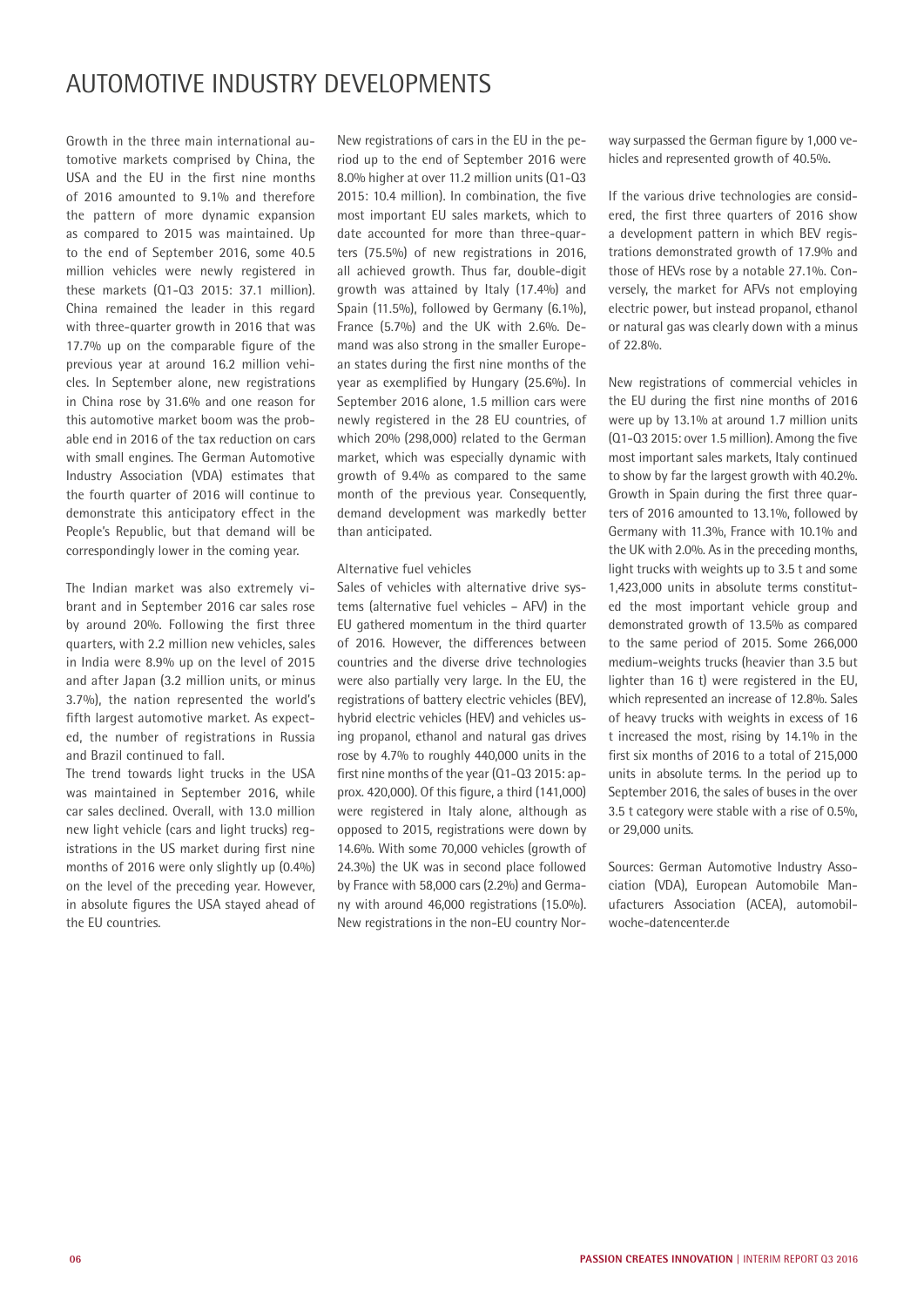## GROUP RESULTS

| In EUR m                    | Q3 2016 | 03 2015 | <b>Change</b> | Q1-Q3 2016 | $01 - 032015$ | <b>Change</b> |
|-----------------------------|---------|---------|---------------|------------|---------------|---------------|
| Sales                       | 155.6   | 154.2   | $1.0\%$       | 481.9      | 465.5         | $3.5\%$       |
| EBITDA                      | 20.0    | 14.5    | 38.1%         | 53.1       | 44.1          | 20.4%         |
| <b>EBIT</b>                 | 13.5    | 8.5     | 58.6%         | 33.8       | 26.7          | 26.5%         |
| Earnings after tax          | 9.5     | 5.9     | 59.1%         | 22.5       | 18.0          | 24.7%         |
|                             |         |         |               |            |               |               |
| <b>EBITDA</b> margin        | 12.9%   | $9.4\%$ |               | $11.0\%$   | $9.5\%$       |               |
| <b>EBIT</b> margin          | 8.7%    | $5.5\%$ |               | $7.0\%$    | $5.7\%$       |               |
| Earnings per share (in EUR) | 0.42    | 0.26    | 61.5%         | 1.00       | 0.80          | 25.0%         |

During the first nine months of 2016, the consolidated sales revenues of the POLYTEC GROUP rose by 3.5% to EUR 481.9 million (Q1-Q3 2015: EUR 465.5 million). However, as a result of the summer closure at major client companies, development in the third quarter of 2016 failed to replicate the strong sales growth of the second quarter. Nevertheless, in the period from July to September 2016, slight growth of 1.0% was determined with an increase in sale revenues from EUR 154.2 million to EUR 155.6 million.

The result trend showed a marked improvement, as exemplified by group EBIT, which

in the first nine months of 2016 went up by 26.5% to EUR 33.8 million (Q1-Q3 2015: EUR 26.7 million). Moreover, in the first three quarters of the year the EBIT margin gained 1.3 percentage points to stand at 7.0% (Q1- Q3 2015: 5.7%). In the third quarter of 2016 alone, as opposed to the comparable three months of 2015, the EBIT margin rose 3.2 percentage points to 8.7%.

Other operating expenses rose from EUR 56.8 million to EUR 60.0 million as a consequence of investments that could not be capitalised and fixed asset maintenance. The financial result amounted to minus EUR 3.5 million (Q1-Q3 2015: minus EUR 3.1 million). The rise in other financial expenses was the result of the general trend in the financial markets and relates to financial instruments that are unsuitable for hedge accounting.

The POLYTEC GROUP's tax rate at the end of the third quarter of 2016 stood at 25.9%, which was 2.1 percentage points higher than in the same period of the previous year. In the first nine months of 2016, the group generated a net profit of 22.5 million, which was EUR 4.5 million, or 24.7%, up on the 2015 result. Earnings per share were 25.0% higher at EUR 1.0 (Q1-Q3 2015: EUR 0.8).

| In EUR m             | Q3 2016 | $Q3 2015$ <sup>1</sup> | Change   | 01-03 2016 | $01 - 032015$ <sup>1</sup> | <b>Change</b> |
|----------------------|---------|------------------------|----------|------------|----------------------------|---------------|
| Plastics processing  | 152.1   | 152.0                  | $0.0\%$  | 475.4      | 458.5                      | $3.7\%$       |
| Others               | 7.4     | 7.4                    | 1.3%     | 22.6       | 22.7                       | $-0.3\%$      |
| Transition           | $-3.9$  | $-5.2$                 | $-25.9%$ | $-16.1$    | $-15.7$                    | $2.6\%$       |
| <b>POLYTEC GROUP</b> | 155.6   | 154.2                  | $1.0\%$  | 481.9      | 465.5                      | $3.5\%$       |

SALES BY SEGMENT

<sup>1)</sup> Previous year presented in comparable fashion - see accounting and valuation methods in the annex.

### SALES BY MARKET AREAS

| In EUR m             | 03 2016 | <b>Share</b> | 03 2015 | $01 - 032016$ | <b>Share</b> | 01-03 2015 |
|----------------------|---------|--------------|---------|---------------|--------------|------------|
| Passenger cars       | 101.7   | 65.4%        | 100.1   | 316.6         | 65.7%        | 313.1      |
| Commerical vehicles  | 33.6    | 21.6%        | 39.5    | 107.9         | 22.4%        | 111.0      |
| Non-automotive       | 20.3    | 13.0%        | 14.6    | 57.4          | 11.9%        | 41.4       |
| <b>POLYTEC GROUP</b> | 155.6   | 100%         | 154.2   | 481.9         | 100%         | 465.5      |

As compared to the same period of the previous year, sales revenues in the first nine months of 2016 in the passenger car market area, which with 65.7% is the POLYTEC GROUP's strongest sales area, rose marginally by 1.1% to EUR 316.6 million (Q1-Q3 2015: EUR 313.1 million). Sales in the first

three quarters of 2016 involving cars from the VW Group, the car customer with the largest share of POLYTEC's consolidated sales revenues, were down slightly by 1.4% and thus somewhat lower than in the comparable period of 2015.

previous year, sales revenues in the months from January to September 2016 in the commercial vehicles market area (22.4%) fell by 2.8% from EUR 111.0 million to EUR 107.9 million.

In comparison with the same period of the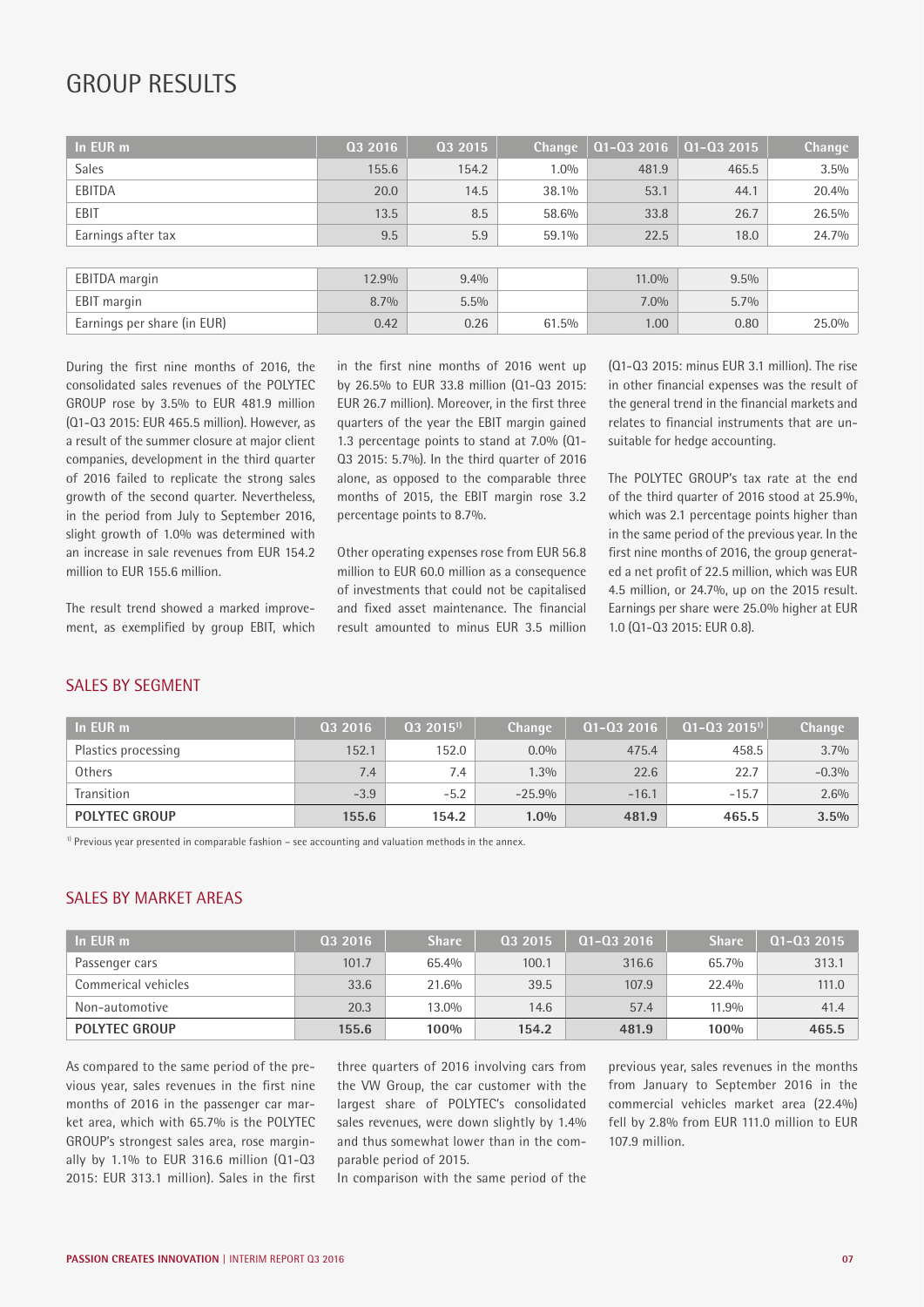The non-automotive market area demonstrated positive development and already accounts for some 12% of POLYTEC's consolidated sales revenues. Sales in the first nine months of 2016 were markedly higher than in 2015, rising by 38.6% to EUR 57.4 million. The impetus for this upward trend was provided by the further increase in sales of transport boxes to the customer IFCO by the Ebensee plant, where all production lines have been in full operation since the middle of 2016.

## SALES BY CATEGORY

| In EUR m                      | 0.32016 | <b>Share</b> | 03 2015 | $01 - 032016$ | <b>Share</b> | $01 - 03$ 2015 |
|-------------------------------|---------|--------------|---------|---------------|--------------|----------------|
| Part sales and other sales    | 142.6   | 91.6%        | 136.0   | 445.0         | 92.3%        | 418.9          |
| Tooling and engineering sales | 13.0    | 8.4%         | 18.2    | 36.9          | $7.7\%$      | 46.6           |
| <b>POLYTEC GROUP</b>          | 155.6   | 100%         | 154.2   | 481.9         | 100%         | 465.5          |

Tooling and engineering sales are subject to cyclical fluctuations and owing to the fact that the previous year witnessed excellent

project progress, showed a fall of EUR 9.7 million in the first nine months of 2016. Conversely, increases in the series area and the sales trend in the non-automotive market area resulted in a rise in part sales and other sales by EUR 26.1 million to EUR 445.0 million.

#### SALES BY REGION

| In EUR m             | 03 2016 | <b>Share</b> | <b>Q3 2015</b> | 01-03 2016 | <b>Share</b> | 01-03 2015 |
|----------------------|---------|--------------|----------------|------------|--------------|------------|
| Austria              | 3.8     | 2.4%         | 4.3            | 13.3       | 2.8%         | 14.1       |
| Germany              | 97.8    | 62.8%        | 86.5           | 274.3      | 56.9%        | 252.8      |
| Other EU countries   | 43.5    | 28.0%        | 54.0           | 166.2      | 34.5%        | 170.9      |
| Other countries      | 10.5    | 6.8%         | 9.4            | 28.1       | 5.8%         | 27.7       |
| <b>POLYTEC GROUP</b> | 155.6   | 100%         | 154.2          | 481.9      | 100%         | 465.5      |

## **EMPLOYEES**

| Full-time equivalents of employees | End of period |            |        | Average period |            |        |
|------------------------------------|---------------|------------|--------|----------------|------------|--------|
| (FTE)                              | 30.09.2016    | 30.09.2015 | Change | Q1-Q3 2016     | 01-03 2015 | Change |
| Austria                            | 541           | 592        | $-51$  | 559            | 581        | $-22$  |
| Germany                            | 2,209         | 2.344      | $-135$ | 2,228          | 2,314      | $-86$  |
| Other EU countries                 | 1,339         | 1.185      | 154    | 1,307          | 1.170      | 137    |
| Other countries                    | 172           | 171        |        | 171            | 165        | 6      |
| <b>POLYTEC GROUP</b>               | 4,261         | 4,292      | $-31$  | 4,265          | 4,230      | 35     |

As compared to last year, at the end of the September 2016 group workforce numbers (including leasing personnel) were down in the high-wage countries, but rose in the bestcost states. As a result, personnel expenditure in both the third quarter of 2016 and the nine-month period as a whole remained at the level of the previous year. This was despite the fact that personnel expenses were burdened by an unusual, additional funding obligation to a pension fund amounting to EUR 2.9 million in the second quarter of 2016, as

opposed to an unusual severance obligation of EUR 1.6 million in the previous year. As an end result, the personnel ratio at the end of the third quarter of 2016 was 0.8 percentage points down on the 2015 figure at 30.4%.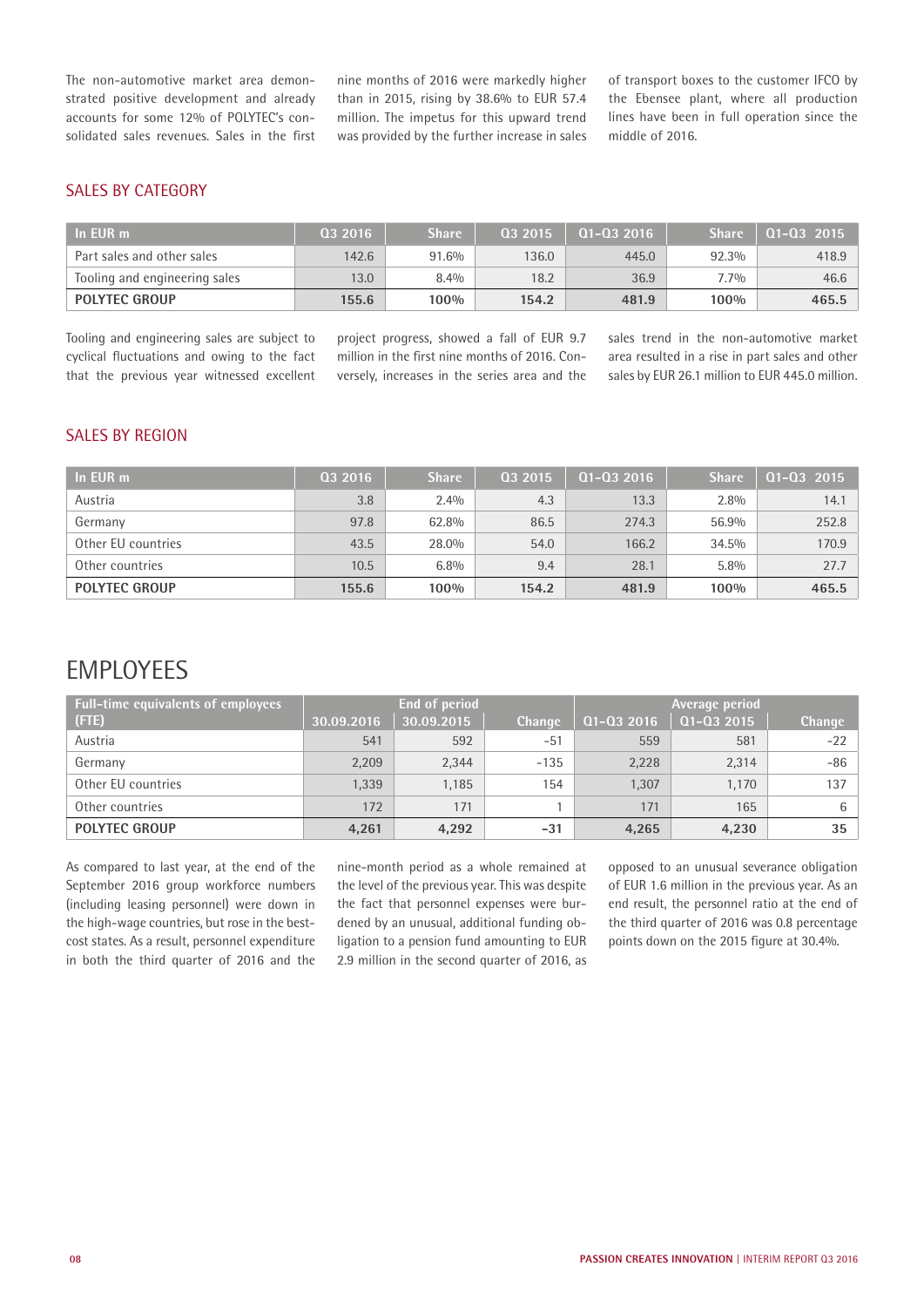# CAPITAL EXPENDITURE AND KEY FINANCIAL FIGURES

## CAPITAL EXPENDITURE

| $\ln$ EUR m          | Q <sub>3</sub> 2016 | $\sqrt{0.32015}$ |          | Change   $Q1 - Q3$ 2016   $Q1 - Q3$ 2015 |       | Change   |
|----------------------|---------------------|------------------|----------|------------------------------------------|-------|----------|
| Capital expenditures |                     | 4.9              | $-51.0%$ | 26.1                                     | 122.5 | $-78.7%$ |

Additions to fixed assets in the first nine months of 2016 totalled EUR 26.1 million (Q1-Q3 2015: EUR 122.5 million). The marked fall in comparison with the same period of 2015 was primarily the result of the purchase of a real estate portfolio in the first quarter of 2015. Fixed asset investment in the first quarter of 2016 amounted to EUR 10.2 million, EUR 8.6 million in the second quarter and EUR 7.3 million in the third quarter.

### KEY FINANCIAL FIGURES

The key financial figures are presented as follows with comparative figures from the last balance sheet closing date of 31 December 2015.

|                           | <b>Unit</b> | 30.09.2016 | 31.12.2015 |
|---------------------------|-------------|------------|------------|
| Equity                    | EUR m       | 175.8      | 162.9      |
| Equity ratio              | 0/0         | 36.3       | 33.6       |
| Net working capital       | EUR m       | 56.5       | 50.5       |
| Net working capital/Sales | 0/0         | 8.8        | 8.1        |
|                           |             |            |            |

| Net debt $(+)$ /- cash $(-)$         | EUR m | 96.7  | 99.1  |
|--------------------------------------|-------|-------|-------|
| Net debt $(+)$ /- cash $(-)$ /EBITDA | 0/0   | 1.41  | 1.66  |
| Gearing                              | 0/0   | 0.55  | 0.61  |
| Capital employed                     | FUR m | 287.9 | 274.4 |

At the end of the third quarter of 2016, total group assets were slightly down by EUR 0.7 million at EUR 484.4 million. By contrast, in spite of the payment of a dividend of EUR 6.6 million, the equity ratio as at 30 September

2016 was 2.7 percentage points up on the figure for the balance sheet date of 31 December 2015 at 36.3%. Moreover, as compared to the balance sheet date of 31 December 2015, net debt fell by EUR 2.4 million to EUR 96.7 million, while owing to seasonal fluctuations, net working capital at the end of the third quarter of 2016 was EUR 6.0 million higher than on 31 December 2015 at EUR 56.5 million.

## RISKS AND UNCERTAINTIES

There were no major changes with regard to risks and uncertainties during the first nine months of the 2016 financial year. In the period up to 30 September 2016 and beyond to the editorial closing date for this report at the end of October 2016, no significant impact upon the operative activities of the POLYTEC GROUP derived from the VW exhaust gas affair, or the result of the "BREXIT" referendum. The VW Group has been the POLYTEC GROUP's largest customer in terms of sales for many years. Any consequences – due to the exhaust gas affair – that may result upon the POLYTEC

GROUP's sales and earnings development in years to come remain impossible to estimate fully.

As far as group risk reporting is concerned, we would refer you to section F.4 of the notes contained in the 2015 consolidated financial statements.

## MATERIAL TRANSACTIONS WITH RELATED COMPANIES AND PERSONS

As far as business transactions with related companies and persons are concerned, reference should be made to the annex of this report.

## **OUTLOOK**

Subject to economic stability and positive business development on the part of all major customers, the POLYTEC GROUP management continues to anticipate consolidated sales growth in the 2016 financial year and a significant improvement in results.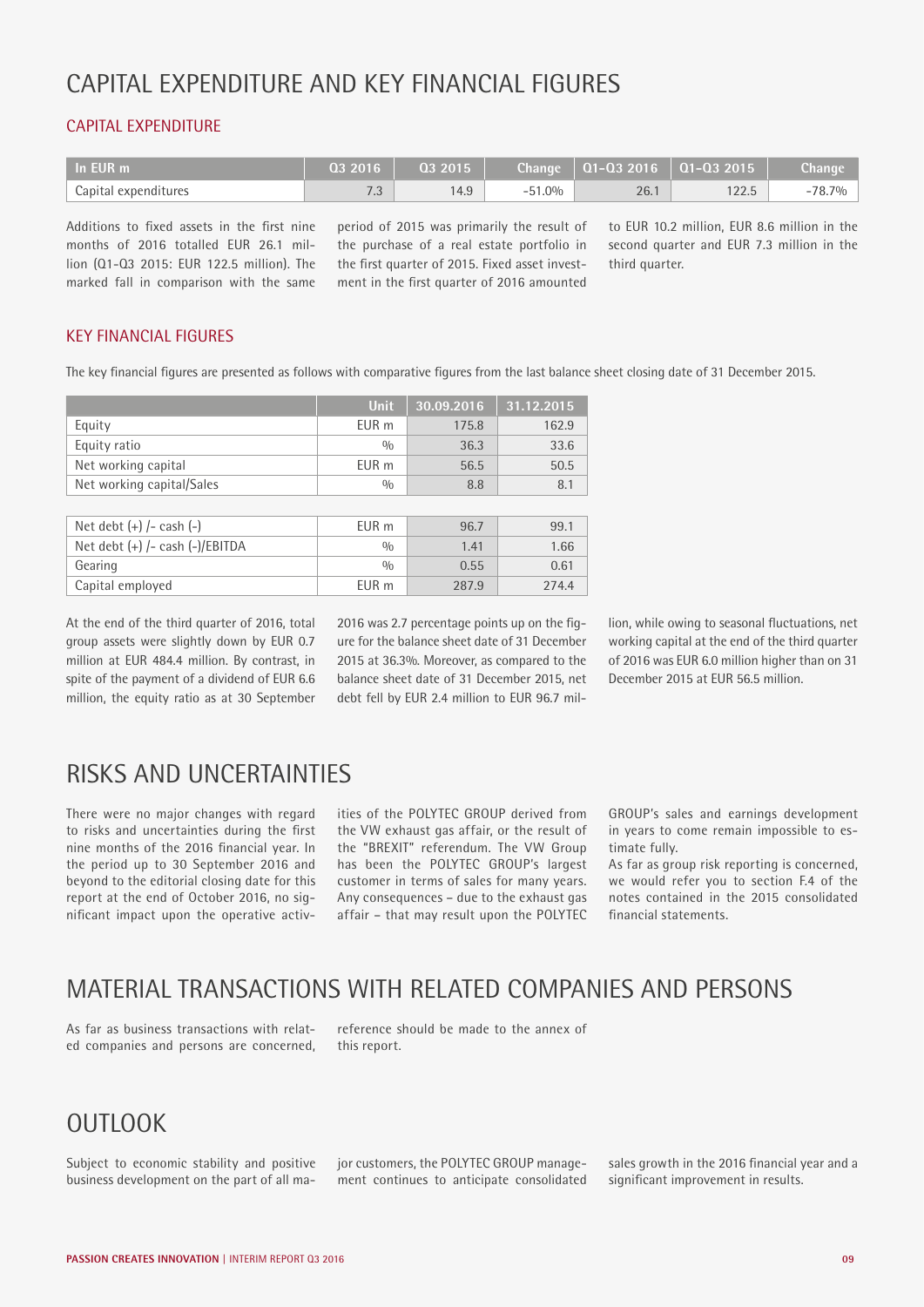# SHARE AND INVESTOR RELATIONS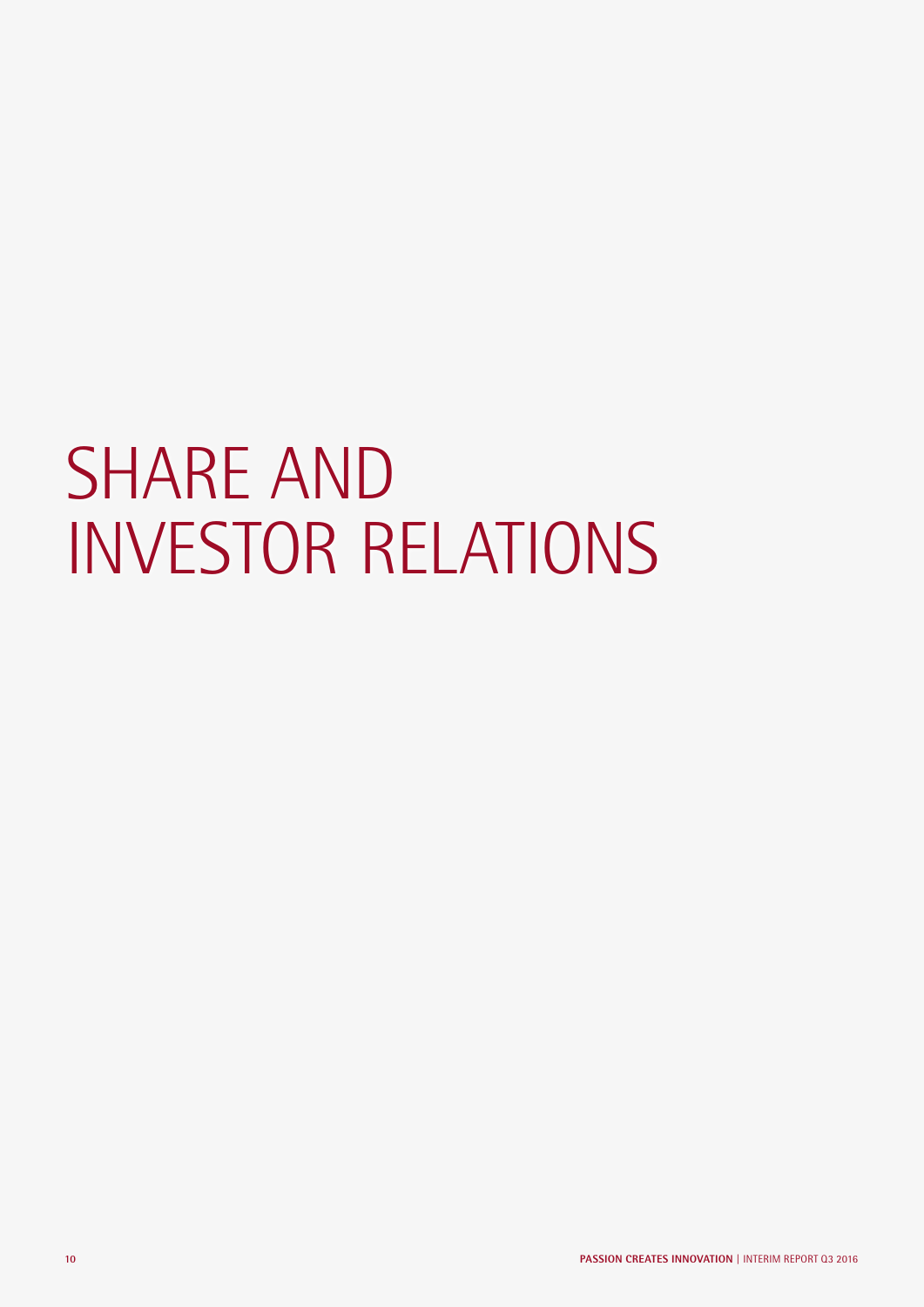# POLYTEC SHARE PRICE DEVELOPMENT



Source: Wiener Börse AG, price data indexed as of 4 January 2016

# KEY SHARE FIGURES

|                                          | <b>Unit</b> | $ 01-032016 $     | Change   | $ 01-03\;2015\; 01-03\;2014\rangle$ |       |
|------------------------------------------|-------------|-------------------|----------|-------------------------------------|-------|
| Closing price last trading day of period | <b>EUR</b>  | 7.99              | $17.4\%$ | 6.81                                | 6.38  |
| Closing price high during period         | <b>EUR</b>  | 8.19              | $-3.1\%$ | 8.45                                | 8.54  |
| Closing price low during period          | <b>EUR</b>  | 6.65              | $7.3\%$  | 6.20                                | 6.30  |
| Market capitalization last day of period | EUR m       | 178.4             | $17.4\%$ | 152.0                               | 142.5 |
| Earing per share                         | <b>EUR</b>  | 1.00 <sub>1</sub> | $25.0\%$ | 0.80                                | 0.43  |

|                              |       | Unit $\vert$ 01-03 2016 | <b>Share</b> | $\big  01 - 03 \big  2015 \big  101 - 03 \big  2014 \big $ |            |
|------------------------------|-------|-------------------------|--------------|------------------------------------------------------------|------------|
| Number of shares issued      | Piece | 22.329.585              | 100.0%       | 22,329,585                                                 | 22,329,585 |
| Number of shares outstanding | Piece | 21.995.544              | 98.5%        | 21.995.544                                                 | 22,019,044 |
| Treasury shares              | Piece | 334.041                 | $1.5\%$      | 334.041                                                    | 310.541    |

The POLYTEC share (ISIN: AT0000A00XX9) started the 2016 stock exchange and fiscal year with a price of EUR 7.53 and on 30 September 2016, closed at EUR 7.99. In absolute terms, the difference to the closing price on 4 January 2016 of EUR 0.46 corresponded with an increase of around 6.1%. On the last trading day of the third quarter of 2016, market capitalization amounted to EUR 178.4 million. As compared to 30 September 2015, the price was 17.4%, or EUR 1.18, higher and capitalization was up by EUR 26.4 million.

From the middle of February, the price of the POLYTEC share rose steadily and on 20 April reached its high for the period at EUR 8.19 (closing price). From this point onwards, the share price was subject to strong pressure and on 17 June 2016 hit its half-year low of EUR 6.65 (closing price). This day witnessed the second highest trading volume (322,536 shares with double counting) in the entire period. During the last trading days prior to 30 June, the POLYTEC share rose by 10.4% (EUR 0.69) and also made up for a brief "BREXIT" dip.

From the start of the third quarter until the beginning of August 2016, the POLYTEC share demonstrated a continual performance improvement and on 9 August 2016 stood at EUR 8.14, the third highest closing price during the entire nine-month reporting period. Subsequently, the price moved laterally along the EUR 8 line until the end of September and beyond, until the editorial closing date for this report at the end of October 2016.

From the beginning of January until the end of September 2016, the STOXX® Europe 600 Automobile & Parts Index lost 11.6% of its value and at the end of September closed on 478. On 6 July, about 2 weeks after the "BREXIT" referendum, the index reached its period low of 407. The ATX-Prime-Index rose 1.6% since 4 January and closed on 30 September 2016 on 1,222.06.

In the first nine months of 2016, a monetary turnover of approximately EUR 43.1 million and a share turnover of 5.8 million shares were achieved on the Vienna Stock Exchange with POLYTEC shares. On average, during 188 trading days 30,983 POLYTEC shares were traded daily. Last year, this figure amounted to 48,748, respectively with double counting. The busiest trading day was 23 March 2016, when 361,790 POLYTEC shares were traded (double counting).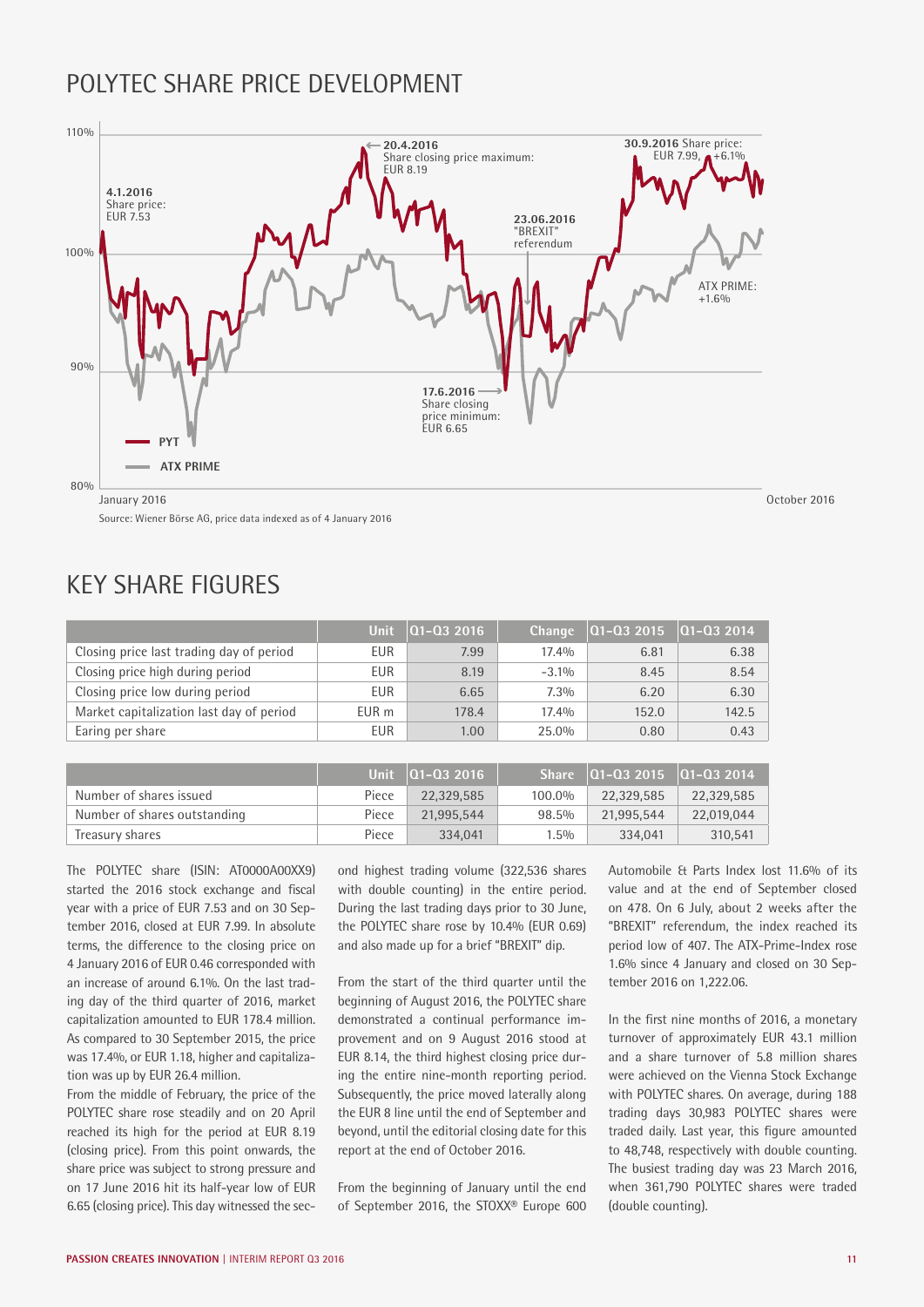## DIVIDEND POLICY

POLYTEC's dividend policy is based on profitability, strategic growth perspectives and the capital requirements of the Group. At the 16th Annual General Meeting of shareholders on 19 May 2016, a dividend of EUR 6.6 million (2015: EUR 5.5 million) was agreed unanimously and paid out on 27 May 2016. This corresponds with a dividend of EUR 0.30 per share (2015: EUR 0.25).

## SHARFHOLDER STRUCTURE

As at the reporting date of 30 September 2016, POLYTEC HOLDING AG share capital remained unchanged at EUR 22.3 million and was divided into 22,329,585 bearer shares. During the first nine months of 2016, the Board of Directors did not purchase or sell any treasury shares. As at 30 September 2016, POLYTEC HOLDING AG held 334,041 treasury shares, a figure that corresponds with approximately 1.5% of share capital.

In mid-July 2016, the shareholder Delta Lloyd NV, which is based in Amsterdam in the Netherlands informed POLYTEC HOLDING AG of a fall below a shareholding disclosure threshold on 15 July 2016. Accordingly, as at 15 July 2016, two funds administered by Delta Lloyd Asset Management held a total of 9.98%, or 2,228,808 POLYTEC HOLDING AG shares. Apart from this information the shareholders did not provide POLYTEC HOLDING AG with any further voting right notifications pursuant to § 91 of the Austrian Stock Exchange Act. Therefore, on the editorial closing date of this report at the end of October 2016, on the basis of the shares issued, the POLYTEC HOLDING AG shareholder structure was as follows:



## INVESTOR CONTACTS

In order to secure a comprehensive, timely and transparent presentation of POLYTEC GROUP information of relevance to the capital markets, the Board of Directors and the Investor Relations Department remain in constant contact with stockholders.

From January to end of October 2016, together with investment banks and the Vienna Stock Exchange, POLYTEC organised road shows, or upon invitation participated in investor conferences with the aim of reporting upon the current business figures and development of the company. In addition, a regular dialogue was continued with institutional and private investors and analysts by means of frequent telephone conferences.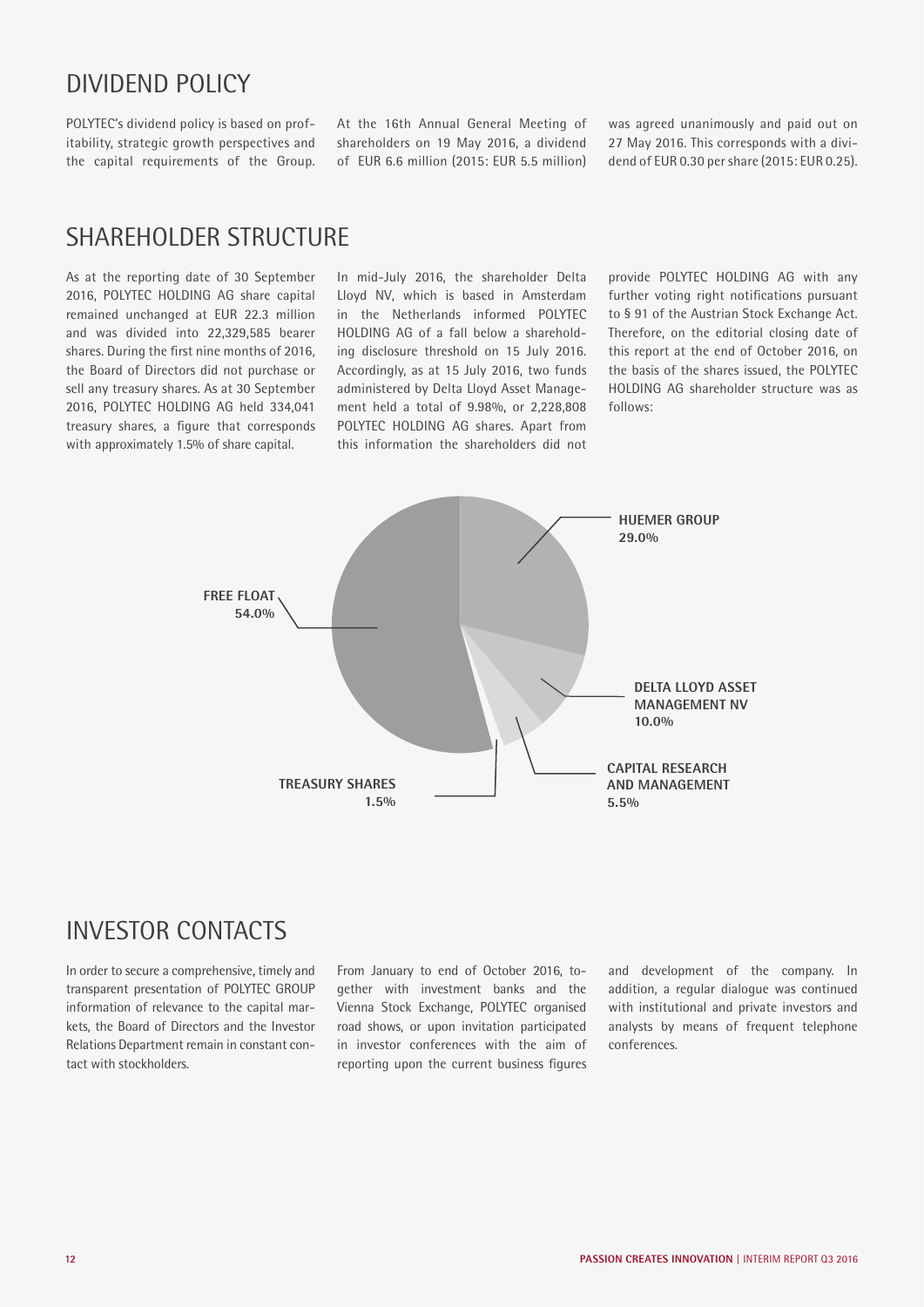# RESEARCH COVERAGE

The coverage of the POLYTEC GROUP by national and international investment banks is an important element in its comprehensive investor relations activities and plays a sig-

nificant role in the visibility of the POLYTEC share within the investor community. The financial institutions listed below publish reports on POLYTEC HOLDING AG. On the editorial closing date for this report at the end of October 2016, the recommendations and price targets presented the following picture:

| <b>Institute</b>                     | Recommendation | Latest price target |
|--------------------------------------|----------------|---------------------|
| <b>BAADER Helvea Equity Research</b> | <b>HOLD</b>    | EUR 8.00            |
| <b>ERSTE Group Research</b>          | <b>BUY</b>     | EUR 9.60            |
| M.M. Warburg Research                | BUY            | EUR 10,00           |
| Raiffeisen CENTROBANK Research       | BUY            | EUR 10,50           |

# DETAILS REGARDING THE POLYTEC SHARE

| <b>ISIN</b>                          | AT0000A00XX9                                                    |
|--------------------------------------|-----------------------------------------------------------------|
| Total number of shares issued        | 22.329.585                                                      |
| Listing on the Vienna Stock Exchange | Prime Market                                                    |
| Indices                              | ATX Prime, ATX CPS, WBI                                         |
| Share also traded in                 | Berlin, Frankfurt, London, Munich, Stuttgart/<br>Tradegate      |
| Ticker symbols                       | Vienna Stock Exchange: PYT.AV,<br>Reuters: POLV.VI, WKN: A0JL31 |

## CORPORATE CALENDAR 2017

This is the corporate calendar of POLYTEC HOLDING AG for the 2017 financial year:

| <b>Date</b>      | Day        | Event                                              |
|------------------|------------|----------------------------------------------------|
| 6. April 2017    | Thu        | Financial statements and annual report 2016        |
| 8. May 2017      | Mon        | Interim report Q1 2017                             |
| 12. May 2017     | Fri        | Record date "Annual General Meeting"               |
| 22. May 2017     | Mon        | 17th Annual General Meeting, Hörsching, 10:00 a.m. |
| 29. May 2017     | Mon        | Ex-dividend date                                   |
| 30. May 2017     | <b>Tue</b> | Record date "Dividends"                            |
| 31. May 2017     | Wed        | Dividend payment date                              |
| 10. August 2017  | Thu        | Half year financial report 2017                    |
| 7. November 2017 | Tue        | Interim report Q3 2017                             |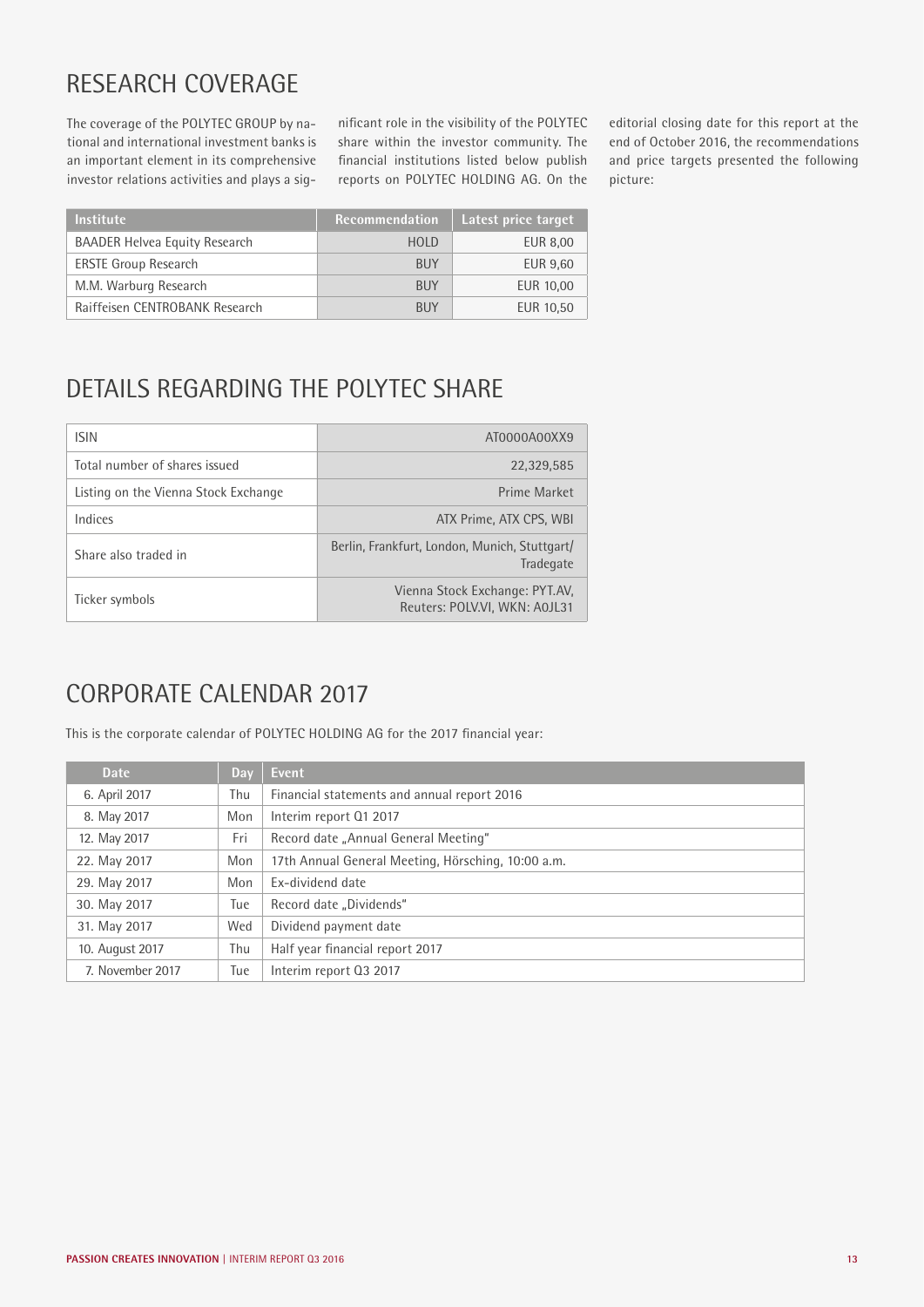# INTERIM CONSOLIDATED FINANCIAL STATEMENT ACCORDING TO IAS 34

This interim report has not been subject to an audit or a review.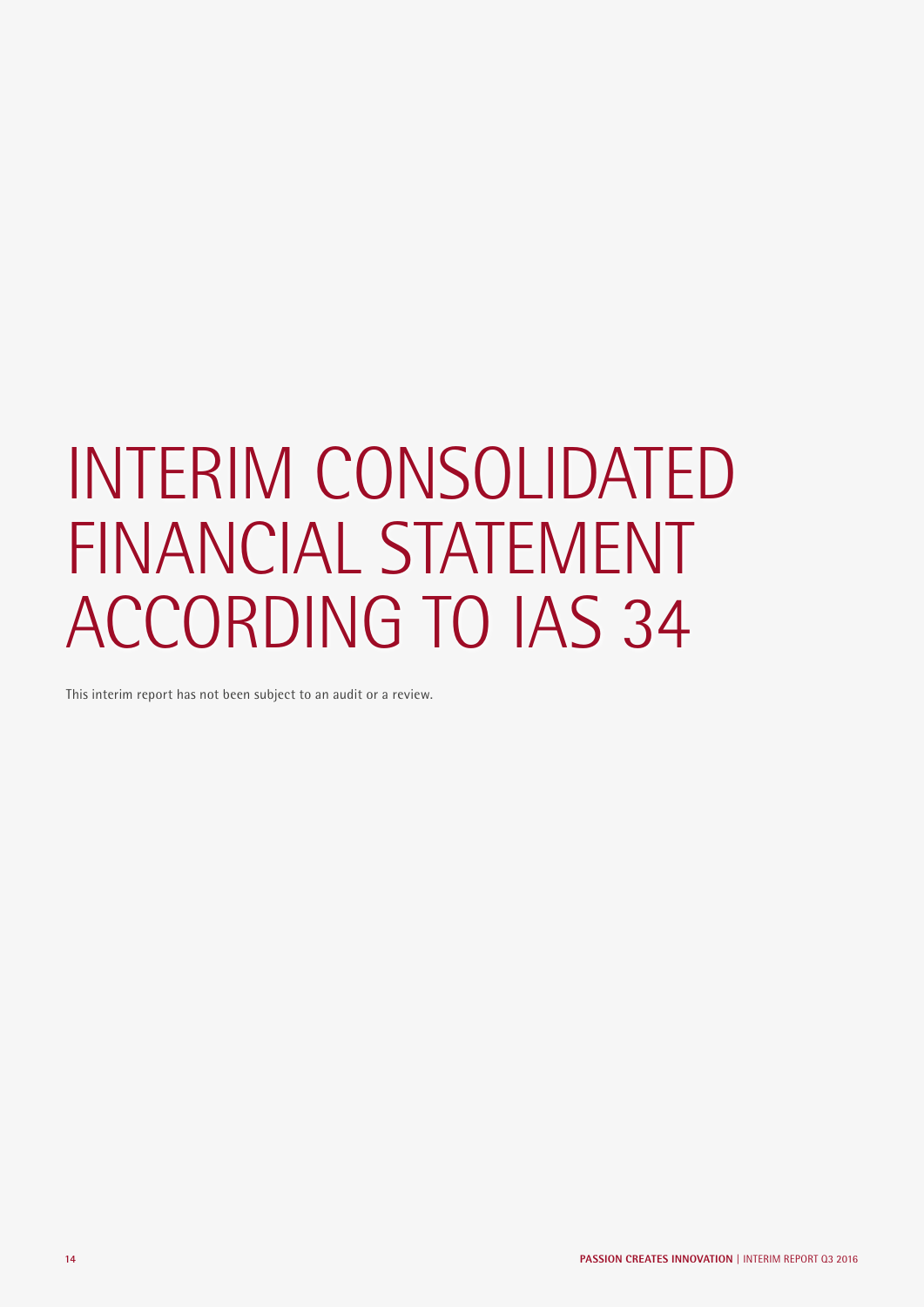# CONSOLIDATED INCOME STATEMENT

for the period from 1 January to 30 September 2016 and the period from 1 July to 30 September 2016 compared to the figures from the previous period

| In EUR k                                                     | $Q1 - Q3$<br>$01.01. - 30.09.$ |              | 03<br>$01.07. - 30.09.$ |                |
|--------------------------------------------------------------|--------------------------------|--------------|-------------------------|----------------|
|                                                              | 2016                           | 2015         | 2016                    | 2015           |
| Net sales                                                    | 481,925                        | 465,502      | 155,646                 | 154,162        |
| Other operating income                                       | 3,240                          | 3,392        | 1,206                   | 1,136          |
| Changes in inventory of finished and unfinished goods        | 392                            | 3,489        | 413                     | 937            |
| Own work capitalised                                         | 1,543                          | 1,322        | 646                     | 415            |
| Expenses for materials and services received                 | $-227,744$                     | $-226,479$   | $-73,131$               | $-76,351$      |
| Personnel expenses                                           | $-146,389$                     | $-146,366$   | $-44,555$               | $-45,916$      |
| Other operating expenses                                     | $-60,045$                      | $-56,807$    | $-20,217$               | $-19,870$      |
| Result from companies reported at-equity                     | 142                            | $\mathbf{0}$ | 37                      | $\overline{0}$ |
| Earnings before interest, taxes and depreciation (EBITDA)    | 53,064                         | 44,055       | 20,046                  | 14,512         |
| Depreciation                                                 | $-19,282$                      | $-17,357$    | $-6,556$                | $-6,005$       |
| Earnings before interest and taxes = operating result (EBIT) | 33,782                         | 26,698       | 13,491                  | 8,507          |
| Interest result                                              | $-3,014$                       | $-2,901$     | $-1,052$                | $-990$         |
| Other financial income                                       | 40                             | 77           | 9                       | $\Omega$       |
| Other financial expenses                                     | $-500$                         | $-232$       | 78                      | $-232$         |
| <b>Financial result</b>                                      | $-3,474$                       | $-3,056$     | $-965$                  | $-1,222$       |
| Earnings before tax                                          | 30,308                         | 23,642       | 12,525                  | 7,285          |
| Taxes on income                                              | $-7,855$                       | $-5,636$     | $-3,063$                | $-1,339$       |
| Earnings after taxes                                         | 22,453                         | 18,006       | 9,462                   | 5,947          |
| thereof result of non-controlling interests                  | $-518$                         | $-428$       | $-141$                  | $-130$         |
| thereof result of the parent company                         | 21,935                         | 17,578       | 9,322                   | 5,817          |
|                                                              |                                |              |                         |                |
| Earnings per share in EUR                                    | 1.00                           | 0.80         | 0.42                    | 0.26           |

# CONSOLIDATED STATEMENT OF COMPREHENSIVE INCOME

| $01.01 - 30.09.2016$<br>In EUR k | Group    | <b>Non</b><br>controlling<br><b>interests</b> | <b>Total</b> |
|----------------------------------|----------|-----------------------------------------------|--------------|
| Profit after tax                 | 21,935   | 518                                           | 22,453       |
| Currency translation             | $-2,521$ | $\Omega$                                      | $-2,521$     |
| Total comprehensive income       | 19,414   | 518                                           | 19,932       |
|                                  |          |                                               |              |
| $01.01 - 30.09.2015$<br>In EUR k | Group    | <b>Non</b><br>controlling<br><b>interests</b> | <b>Total</b> |
| Profit after tax                 | 17,578   | 428                                           | 18,006       |
| Currency translation             | $-892$   | $\Omega$                                      | $-892$       |
| Total comprehensive income       | 16,686   | 428                                           | 17,114       |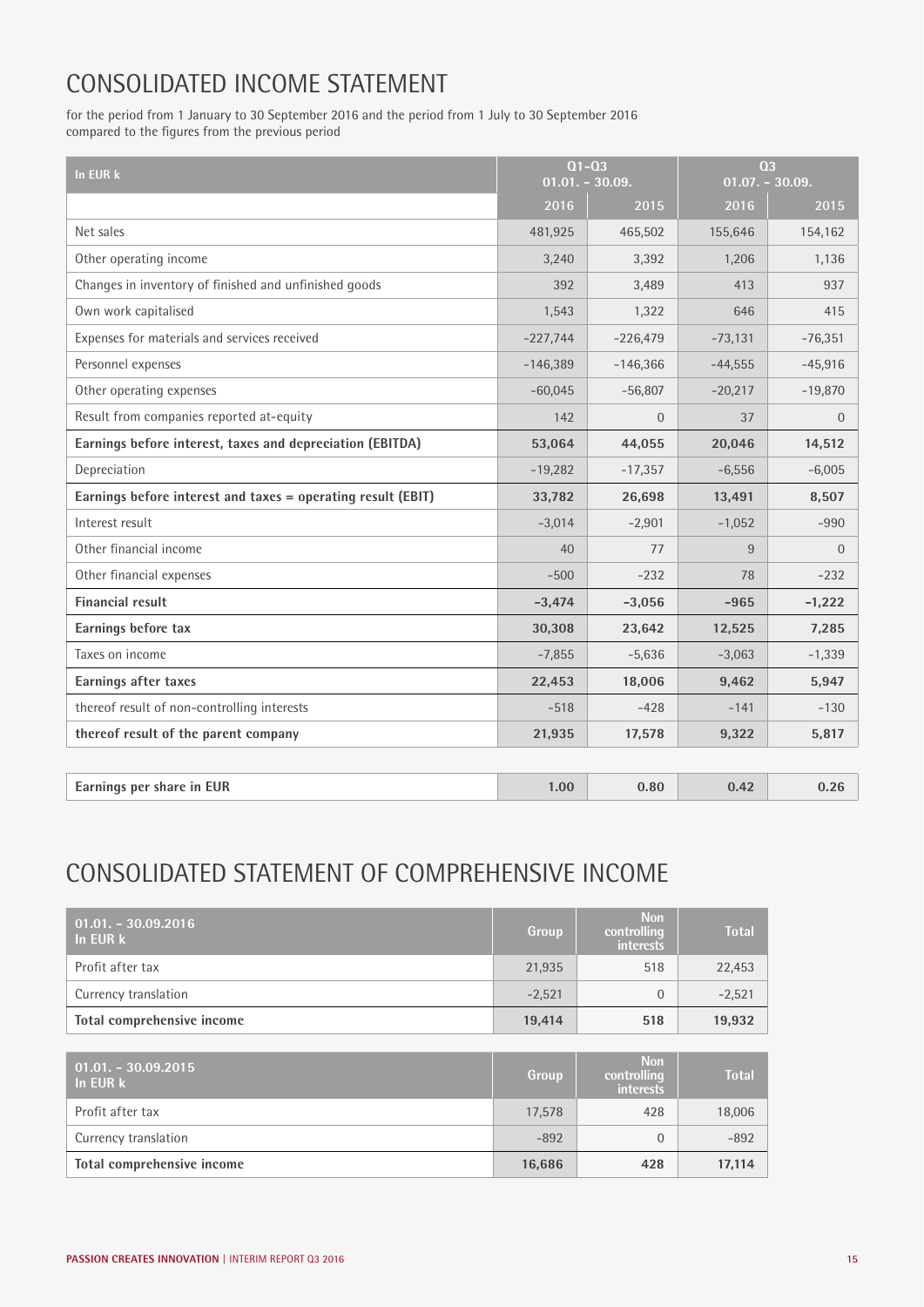# CONSOLIDATED BALANCE SHEET AS OF 30.09.2016

Compared to the figures from the balance sheet date of 31 December 2015

|                        | <b>ASSETS (In EUR k)</b>                  | 30.09.2016 | 31.12.2015 |
|------------------------|-------------------------------------------|------------|------------|
| A. Non-current assets: |                                           |            |            |
| I.                     | Intangible assets                         | 1.960      | 1,796      |
| ΙΙ.                    | Goodwill                                  | 19,180     | 19,180     |
| III.                   | Tangible assets                           | 221,469    | 217.054    |
| IV.                    | Shares in companies reported at-equity    | 1,078      | 936        |
| V.                     | Other non-current assets                  | 126        | 113        |
| VI.                    | Other long-term receivables               | 608        | 924        |
| VII.                   | Non-current, interest-bearing receivables | 223        | 209        |
| VIII.                  | Deferred tax assets                       | 13,668     | 14,564     |
|                        |                                           | 258.312    | 254.777    |

|      | <b>B.</b> Current assets:               |         |         |
|------|-----------------------------------------|---------|---------|
| I.   | Inventories                             | 58,617  | 58,429  |
| Ш.   | Trade accounts receivable               | 64,125  | 52,202  |
| III. | Receivables from construction contracts | 31,179  | 34,623  |
| IV.  | Other current receivables               | 12,238  | 14,232  |
| V.   | Income tax receivables                  | 524     | 185     |
| VI.  | Current interest-bearing receivables    | 4,178   | 13,009  |
| VII. | Cash and cash equivalents               | 55,219  | 57,683  |
|      |                                         | 226,080 | 230,362 |
|      |                                         | 484.392 | 485.139 |

| <b>EQUITY AND LIABILITIES (In EUR k)</b> |                           | 30.09.2016 | 31.12.2015 |
|------------------------------------------|---------------------------|------------|------------|
| A. Shareholder's equity:                 |                           |            |            |
| I.                                       | Share capital             | 22,330     | 22,330     |
| Ш.                                       | Capital reserves          | 37,563     | 37,563     |
| III.                                     | Treasury stock            | $-1,855$   | $-1,855$   |
| IV.                                      | Retained earnings         | 119,553    | 104,217    |
| V.                                       | Other reserves            | $-7,866$   | $-5,346$   |
|                                          |                           | 169,725    | 156,910    |
| VI.                                      | Non-controlling interests | 6,083      | 6,015      |
|                                          |                           | 175,808    | 162,925    |

| <b>B.</b> Long-term liabilities: |                                        |         |         |
|----------------------------------|----------------------------------------|---------|---------|
|                                  | Long-term interest-bearing liabilities | 132,283 | 141,698 |
| 11.                              | Provision for deferred taxes           | 2.243   | 919     |
| III.                             | Long-term provisions for personnel     | 26.922  | 26,115  |
| IV.                              | Other long-term liabilities            | 12,888  | 15,998  |
|                                  |                                        | 174,336 | 184,730 |

|      | C. Short-term liabilities:              |         |         |
|------|-----------------------------------------|---------|---------|
| I.   | Short-term interest-bearing liabilities | 24,080  | 28,346  |
| ΙΙ.  | Liabilities on income taxes             | 4,589   | 3,262   |
| III. | Trade accounts payable                  | 41,022  | 50,197  |
| IV.  | Liabilities from construction contracts | 2,420   | 1,867   |
| V.   | Other short-term liabilities            | 23,827  | 25,171  |
| VI.  | Short-term provisions                   | 38,310  | 28,642  |
|      |                                         | 134,248 | 137,484 |
|      |                                         | 484.392 | 485.139 |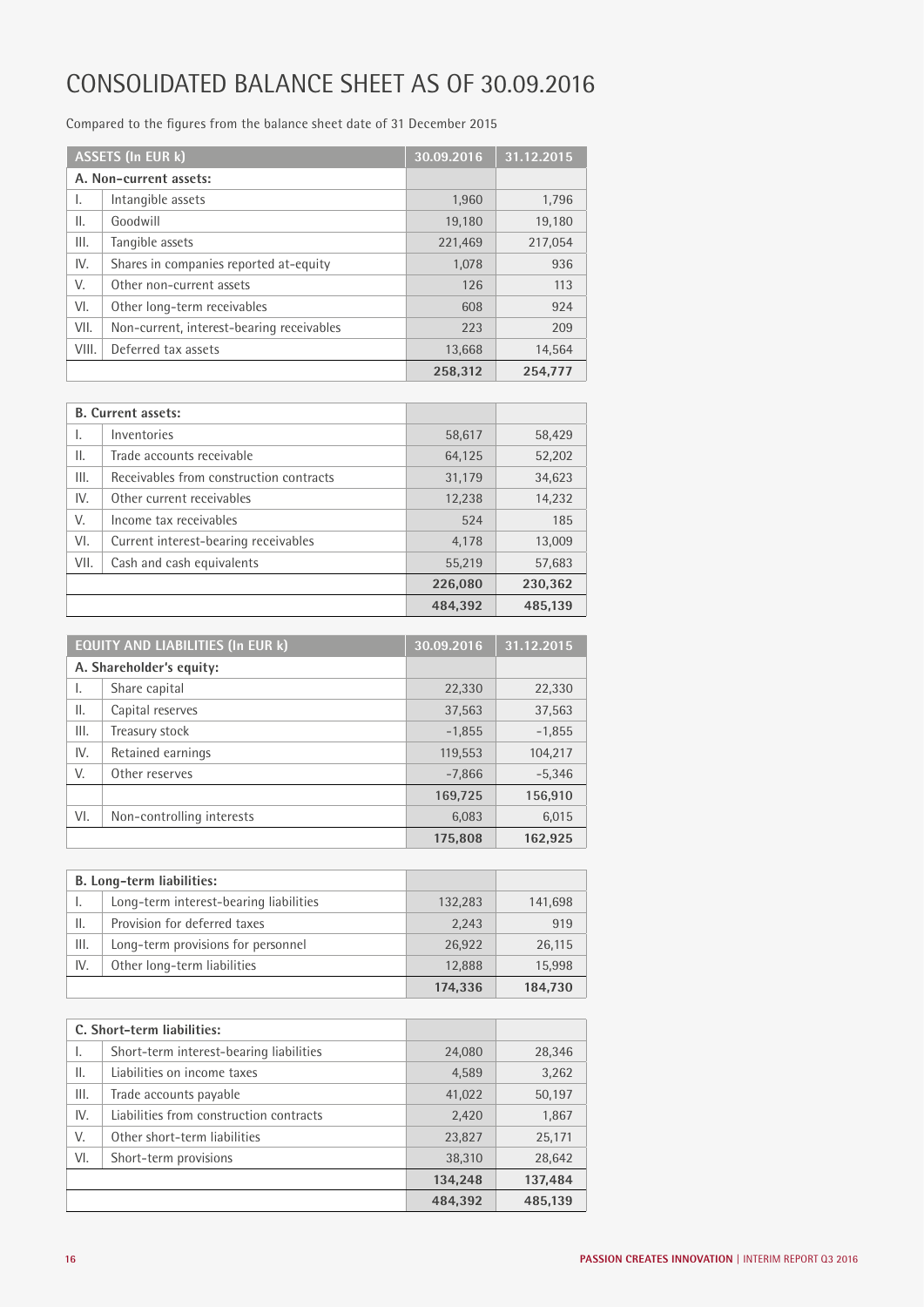# CONSOLIDATED CASH FLOW STATEMENT

for the period from 1 January to 30 September 2016 compared to the figures from the previous period

|                                  | In EUR k                                                                         | $01.01. - 30.09.$ |                |
|----------------------------------|----------------------------------------------------------------------------------|-------------------|----------------|
|                                  |                                                                                  | 2016              | 2015           |
|                                  | Pre-tax profit                                                                   | 30,308            | 23,642         |
| $\overline{\phantom{a}}$         | Income taxes                                                                     | $-2,962$          | $-2,585$       |
| $+(-)$                           | Depreciation (appreciation) of fixed assets                                      | 19,185            | 17,357         |
| $\bar{a}$                        | Non-cash earnings from first time consolidation                                  | $\Omega$          | $-351$         |
| $-(+)$                           | Result from companies reported equity                                            | $-142$            | $\Omega$       |
| $+(-)$                           | Other non-cash expenses and earnings                                             | $-58$             | $\overline{0}$ |
| $+(-)$                           | Increase (decrease) in long-term provisions for personnel                        | 806               | 645            |
| $- (+)$                          | Profit (loss) from asset disposals                                               | $-320$            | 86             |
| $=$                              | Consolidated cash flow from earnings                                             | 46,817            | 38,794         |
| $- (+)$                          | Increase (decrease) in inventories, advance payments made                        | $-668$            | $-6,680$       |
| $- (+)$                          | Increase (decrease) in trade and other receivables                               | $-8,415$          | $-2,693$       |
| $+(-)$                           | Increase (decrease) in trade and other payables                                  | $-7,720$          | $-6,567$       |
| $+(-)$                           | Increase (decrease) in provisions                                                | 6,600             | 3,966          |
| $=$                              | Consolidated cash flow from operating activities                                 | 36,613            | 26,820         |
|                                  |                                                                                  |                   |                |
| $\overline{\phantom{a}}$         | Investments in fixed assets                                                      | $-28,420$         | $-57,075$      |
| $\overline{\phantom{a}}$         | Acquisition of a subsidiary, less acquired cash and cash equivalents             | $\Omega$          | $-3,438$       |
| $\overline{\phantom{a}}$         | Investments in financial assets                                                  | $-13$             | $\overline{0}$ |
| $\begin{array}{c} + \end{array}$ | Revenues from disposal of financial investments                                  | $\overline{0}$    | 583            |
| $^{+}$                           | Payments from the disposal of intangible and tangible assets                     | 1,461             | 816            |
| $-(+)$                           | Increase (decrease) interest bearing receivables and other long-term receivables | 8,935             | 241            |
| $+(-)$                           | Other changes                                                                    | $\overline{0}$    | $-23$          |
| $=$                              | Consolidated cash flow from investing activities                                 | $-18,038$         | $-58,896$      |
|                                  |                                                                                  |                   |                |
| $\begin{array}{c} + \end{array}$ | Inflows from loan financing                                                      | 301               | 7,000          |
|                                  | Repayments of loan financing                                                     | $-4,665$          | $-2,314$       |
| $\overline{\phantom{a}}$         | Repayments of real estate loans                                                  | $-4,081$          | $-30,656$      |
| $\overline{\phantom{a}}$         | Outflows from financial leasing agreements                                       | $-6,174$          | $-1,876$       |
| $+(-)$                           | Changes in current financial liabilities                                         | 761               | $-750$         |
| $\overline{\phantom{a}}$         | Dividend payments                                                                | $-7,047$          | $-5,499$       |
| $+(-)$                           | Other changes in equity                                                          | $\overline{0}$    | $-922$         |
| $=$                              | Consolidated cash flow from financing activities                                 | $-20,904$         | $-35,017$      |
|                                  |                                                                                  |                   |                |
| $+(-)$                           | Consolidated cash flow from operating activities                                 | 36,613            | 26,820         |
| $+(-)$                           | Consolidated cash flow from investing activities                                 | $-18,038$         | $-58,896$      |
| $+(-)$                           | Consolidated cash flow from financing activities                                 | $-20,904$         | $-35,017$      |
| $=$                              | Changes in cash and cash equivalents                                             | $-2,329$          | $-67,093$      |
| $+(-)$                           | Effect from currency translations                                                | $-136$            | 30             |
| $\begin{array}{c} + \end{array}$ | Opening balance of cash and cash equivalents                                     | 57,683            | 111,951        |
| $=$                              | Closing balance of cash and cash equivalents                                     | 55,219            | 44,888         |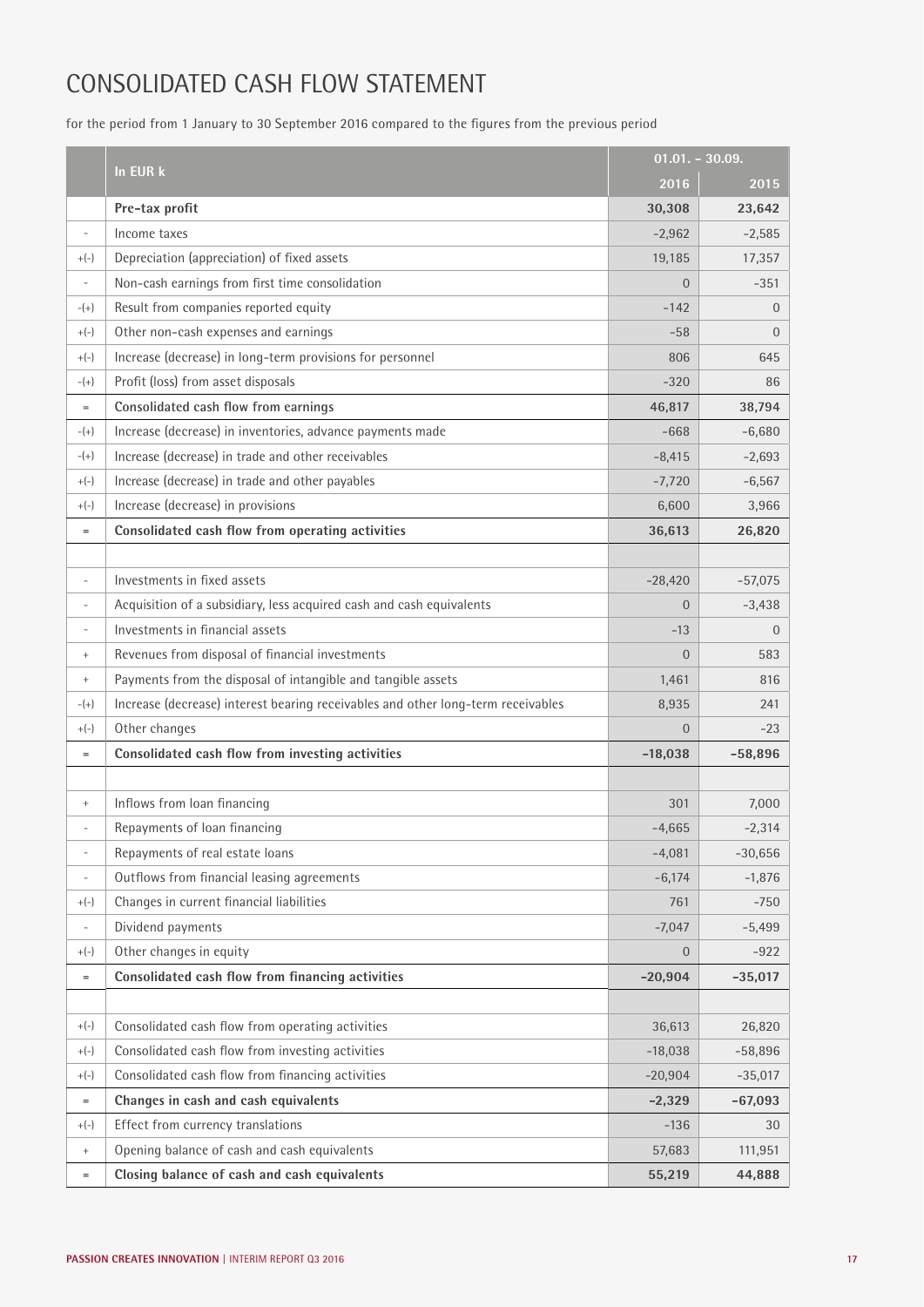# CONSOLIDATED STATEMENT OF CHANGES IN EQUITY

| In EUR k                                            | <b>Share</b><br>capital | Capital<br>reserves | <b>Treasury</b><br>stock | <b>Retained</b><br>earnings | <b>Other</b><br>income | <b>Equity</b><br>attributable to<br><b>Shareholders of</b><br>the parent | <b>Non</b><br>controlling<br><b>interests</b> | <b>Total</b> |
|-----------------------------------------------------|-------------------------|---------------------|--------------------------|-----------------------------|------------------------|--------------------------------------------------------------------------|-----------------------------------------------|--------------|
| Balance as of January 1, 2016                       | 22,330                  | 37.563              | $-1.855$                 | 104.217                     | $-5.345$               | 156.910                                                                  | 6.015                                         | 162,925      |
| Earnings after tax according<br>to income statement | $\Omega$                | $\Omega$            | $\mathbf{0}$             | 21,935                      | $\overline{0}$         | 21,935                                                                   | 518                                           | 22,453       |
| Comprehensive income                                | $\Omega$                | $\Omega$            | $\Omega$                 | $\Omega$                    | $-2,521$               | $-2,521$                                                                 | $\mathbf{0}$                                  | $-2,521$     |
| Dividend payments                                   | $\Omega$                | $\Omega$            | $\Omega$                 | $-6,599$                    | $\overline{0}$         | $-6,599$                                                                 | $-450$                                        | $-7,049$     |
| Balance as of Sept. 30, 2016                        | 22,330                  | 37.563              | $-1.855$                 | 119.553                     | $-7.866$               | 169,725                                                                  | 6,083                                         | 175,808      |

| In EUR k                                            | <b>Share</b><br>capital | Capital<br><b>reserves</b> | Treasury<br>stock | <b>Retained</b><br>earnings | <b>Other</b><br>income | <b>Equity</b><br>attributable to<br><b>Shareholders of</b><br>the parent | Non<br>controlling<br>interests | <b>Total</b> |
|-----------------------------------------------------|-------------------------|----------------------------|-------------------|-----------------------------|------------------------|--------------------------------------------------------------------------|---------------------------------|--------------|
| Balance as of January 1, 2015                       | 22,330                  | 37,563                     | $-1,855$          | 85,998                      | $-5.262$               | 138,774                                                                  | 5,520                           | 144,294      |
| Earnings after tax according<br>to income statement | $\Omega$                | $\Omega$                   | $\mathbf{0}$      | 17.578                      | $\mathbf{0}$           | 17,578                                                                   | 428                             | 18,006       |
| Comprehensive income                                | $\Omega$                | $\Omega$                   | $\Omega$          | $\Omega$                    | $-892$                 | $-892$                                                                   | $\Omega$                        | $-892$       |
| Dividend payments                                   | $\overline{0}$          | $\Omega$                   | $\mathbf{0}$      | $-5,499$                    | $\overline{0}$         | $-5,499$                                                                 | $\mathbf{0}$                    | $-5,499$     |
| Balance as of Sept. 30, 2015                        | 22,330                  | 37,563                     | $-1,855$          | 98,077                      | $-6,154$               | 149,961                                                                  | 5,949                           | 155,909      |

# SEGMENT REPORTING

| $\overline{01.01}$ - 30.09. | <b>Plastics processing</b> |                                            |                | <b>Others</b>                              |                | <b>Transition</b>                          | Group     |                                              |
|-----------------------------|----------------------------|--------------------------------------------|----------------|--------------------------------------------|----------------|--------------------------------------------|-----------|----------------------------------------------|
| In EUR k                    |                            | $Q1 - Q3$ 2016 $Q1 - Q3$ 2015 <sup>1</sup> |                | $01 - 032016$ $\overline{01 - 032015^{1}}$ |                | $Q1 - Q3$ 2016 $Q1 - Q3$ 2015 <sup>1</sup> |           | $Q1 - Q3$ 2016   $Q1 - Q3$ 2015 <sup>1</sup> |
| External sales              | 475,304                    | 458,355                                    | 6,621          | 7,147                                      | $\overline{0}$ |                                            | 481,925   | 465,502                                      |
| Intra group sales           | 118                        | 177                                        | 15,966         | 15,507                                     | $-16.084$      | $-15,684$                                  | $\Omega$  |                                              |
| <b>Total sales</b>          | 475,422                    | 458,532                                    | 22,587         | 22,654                                     | $-16.084$      | $-15,684$                                  | 481,925   | 465,502                                      |
| Depreciation                | $-17,408$                  | $-15.500$                                  | $-1,987$       | $-1,970$                                   | 113            | 113                                        | $-19,282$ | $-17,357$                                    |
| thereof extraordinary       | $\Omega$                   | $\Omega$                                   | $\overline{0}$ | $\overline{0}$                             | $\Omega$       | $\Omega$                                   | $\Omega$  |                                              |
| <b>EBIT</b>                 | 26,767                     | 21,097                                     | 6,895          | 6,930                                      | 121            | 166                                        | 33,782    | 28,193                                       |

| $\overline{01.07}$ . - 30.09. | <b>Plastics processing</b> |               |          | <b>Others</b>          |                | <b>Transition</b>      | Group          |              |
|-------------------------------|----------------------------|---------------|----------|------------------------|----------------|------------------------|----------------|--------------|
| In EUR k                      | 03 2016                    | $0.32015^{1}$ | 03 2016  | $032015$ <sup>1)</sup> | 03 2016        | $Q32015$ <sup>1)</sup> | 03 2016        | $Q32015^{1}$ |
| External sales                | 153,382                    | 152.001       | 2,264    | 2.161                  | $\overline{0}$ | $\Omega$               | 155,646        | 154,162      |
| Intra group sales             | $-1,308$                   | 43            | 5,196    | 5,203                  | $-3,888$       | $-5,246$               | $\overline{0}$ | $\Omega$     |
| <b>Total sales</b>            | 152.074                    | 152.044       | 7.460    | 7.364                  | $-3.888$       | $-5.246$               | 155.646        | 154,162      |
| Depreciation                  | $-5,929$                   | $-5,372$      | $-665$   | $-671$                 | 38             | 38                     | $-6,556$       | $-6,005$     |
| thereof extraordinary         | $\overline{0}$             | $\Omega$      | $\Omega$ | $\overline{0}$         | $\overline{0}$ | $\Omega$               | $\overline{0}$ | $\Omega$     |
| <b>EBIT</b>                   | 10,740                     | 7,479         | 2,708    | 2,420                  | 44             | 104                    | 13,491         | 10,003       |

<sup>1)</sup> Previous year presented in comparable figures - see accounting and valuation methods in the annex.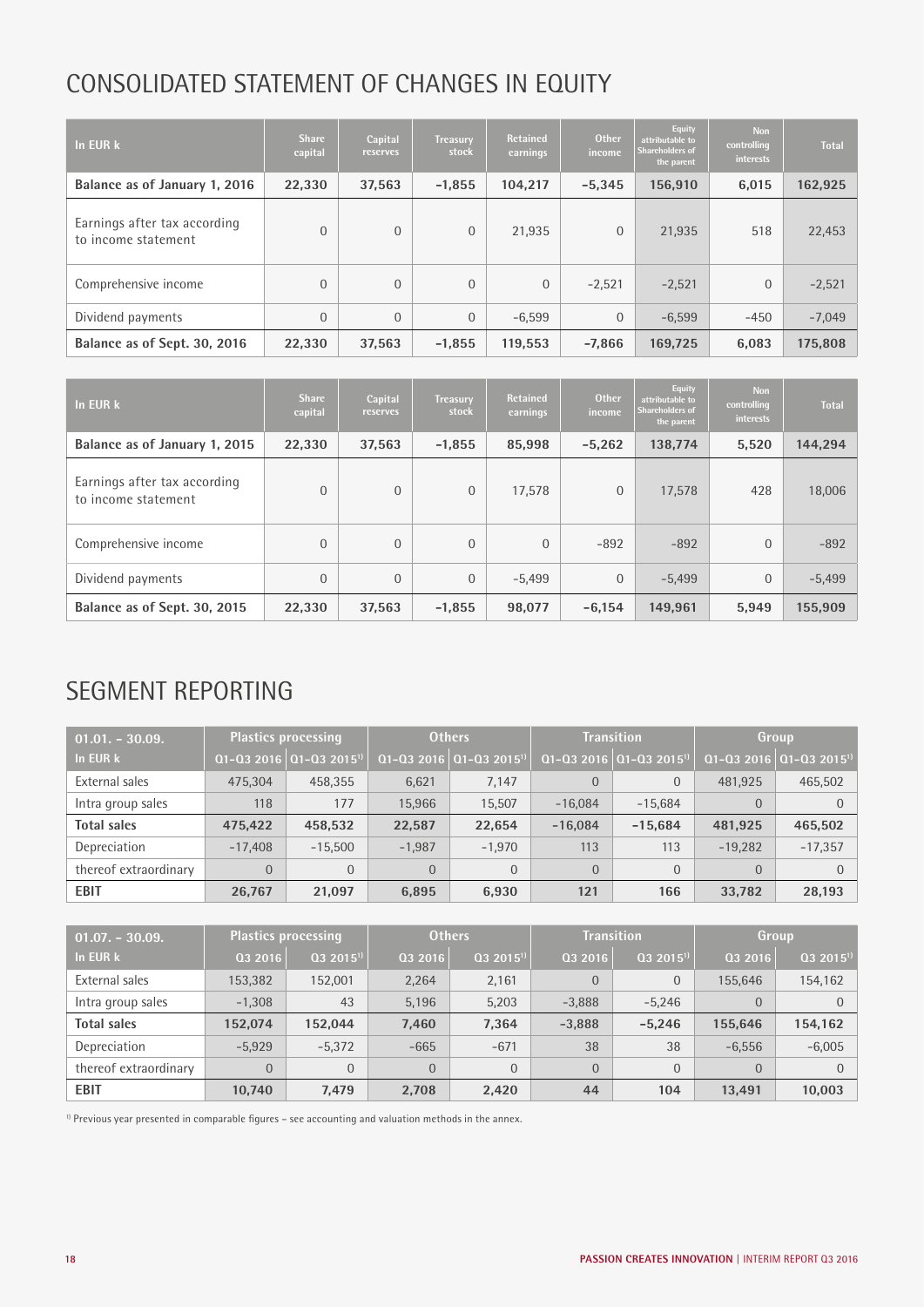## SELECTED DISCLOSURES

#### GENERAL INFORMATION

POLYTEC HOLDING AG (listed in the Commercial Registry of the City of Linz under the number FN 197646 g) is an Austrian holding company, which together with its subsidiaries is mainly operating in the automotive and plastics industry.

#### ACCOUNTING AND EVALUATION METHODS

This interim report as of 30 September 2016 was compiled pursuant to the legal provisions of International Financial Reporting Standards (IFRS), and more specifically, in conformity with IAS 34 (interim reports). The same accounting and evaluation methods adopted on 31 December 2015 were applied to this report. This interim report does not include all information and data contained in the consolidated financial statements as of 31 December 2015 of POLYTEC HOLDING AG. Please refer to the consolidated financial statements for more information.

In the segment reporting, the figures for the third quarter of 2015 are presented in comparative figures. During this comparative period, real estate assets were allocated largely to the plastics processing segment, but are now reported under "Others". Above all, this is due to the fact that real estate is administered and controlled at group level. As a consequence, as opposed to the original presentation of the third quarter 2015, sales in the others segment are EUR 6.3 million higher. Conversely, sales in the plastics processing segment are EUR 0.06 million lower, and in line with the transition column have been reduced by EUR 6.3 million. EUR 1.5 million has been deducted from the figure for depreciation in the plastics processing segment and EUR 3.2 million from EBIT. The reverse effects are shown correspondingly in the others segment.

### SCOPE OF CONSOLIDATION

The consolidated financial statement includes all major Austrian and foreign companies,

where POLYTEC HOLDING AG directly or indirectly holds a majority of voting rights. The

| Scope of consolidation                | Equity-<br>consolidation | Full<br>consolidation |
|---------------------------------------|--------------------------|-----------------------|
| As of December 31, 2015               |                          |                       |
| Access due to purchase of real estate | O                        |                       |
| As of September 30, 2016              |                          |                       |
| Therefore of foreign companies        |                          |                       |

scope of consolidation changed from 1 January 2016 to 30 September 2016 as follows:

## ACQUISITIONS 2016

## RATIPUR KFT. (NOW POLYTEC KOMLO KFT.)

On 12 October 2016, POLYTEC HOLDING AG acquired the entire stock of Ratipur Kft., Komlo, Hungary. Prior to this transaction, within the framework of a long-term partnership, POLYTEC HOLDING AG already possessed a 24 per cent holding in Ratipur Kft., while the bulk of the remaining 76 per cent was held by the two Ratipur Kft. CEOs via Ratipur Holding Kft. The POLYTEC GROUP has now purchased all Ratipur Holding Kft. stock (now POLYTEC Hungary Kft.).

This corporate acquisition is in line with POLYTEC strategy of consolidating the position in the European market and developing new technologies and applications. First and foremost, the company will increase the depth of group value added. Ratipur's technological competence with regard to polyurethane foam is and will be employed mainly for acoustic solutions in the engine bay and the production of top quality products in the vehicle individualization area. Furthermore, owing to the company's location in southern Hungary, POLYTEC will be able to use the competitive advantages derived from the best-cost-country approach.

Ratipur Kft. (now POLYTEC Komlo Kft.) is not only positioned excellently from a cost perspective, but also disposes over capacity and expansion potential that will enable the POLYTEC GROUP to maintain its growth course. Nonetheless, the full promise of the company can only be brought to fruition through its full integration into the POLYTEC GROUP and this has been facilitated by the complete share purchase.

The acquired company has a workforce of around 200 and in the 2016 financial year is expected to achieve sales revenues of around EUR 7.5 million and EBIT of some EUR 0.8 million. From a POLYTEC GROUP viewpoint roughly 30 per cent of the topline figure relate to internal sales. The purchase price breakdown according to IFRS is currently being prepared and is not yet available.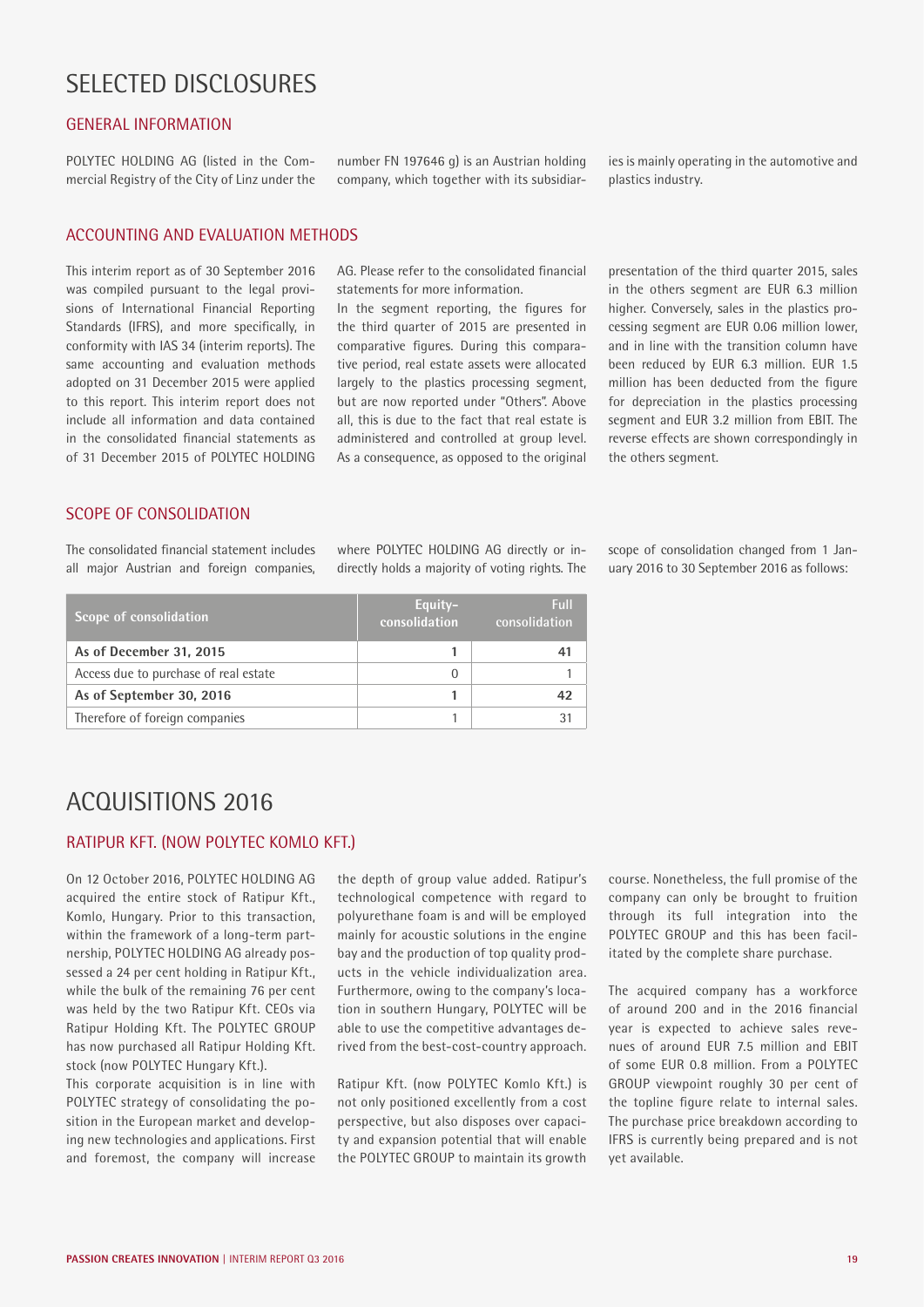## FORTREAL K.S. AND SPELAG S.R.O. (NOW POLYTEC ESTATES BOHEMIA K.S. AND SPELAG S.R.O.)

On 31 March 2016, the industrial property in Chodová Planá, Czech Republic, was taken over through the purchase of the entire stock of Fortreal k.s., Mariánskolázénská, Czech Republic, as a limited partnership, and the acquisition of the entire stock of SPELAG s.r.o., Mariánskolázénská, Czech Republic, as a general partner. These companies do not form a business combination pursuant to IFRS 3. The property was al-

ready included in the consolidated financial statements as at 31 December 2015 as financial leasing. Because of immateriality, the complementary company was not included in the scope of consolidation.

# ACQUISITIONS 2015

Until 30 September 2016, there were no changes in the valuations related to acquisitions in 2015. For further information, reference should be made to the annual

report for 2015.

#### EQUITY

At the 16th Annual General Meeting of shareholders on 19 May 2016, a dividend of EUR 6.6 million (2015: EUR 5.5 million) was agreed unanimously and paid out on 27 May 2016. This corresponds with a dividend of EUR 0.30 per share (2015: EUR 0.25).

### FINANCIAL INSTRUMENTS

### FINANCIAL ASSETS

| In EUR k                                | Carrying<br>amount in the<br>balance sheet<br>30.09.2016 | <b>Amortised</b><br>costs | Market value<br>recognised<br>through equity | Market value<br>recognised<br>through profit<br>or loss | Current<br>value<br>30.09.2016 | Fair-<br>Value<br>Hierarchy |
|-----------------------------------------|----------------------------------------------------------|---------------------------|----------------------------------------------|---------------------------------------------------------|--------------------------------|-----------------------------|
| Loans and receivables                   |                                                          |                           |                                              |                                                         |                                |                             |
| Trade accounts receivable               | 64,125                                                   | 64,125                    | $\Omega$                                     | $\Omega$                                                | 64,125                         | Level 3                     |
| Receivables on construction contracts   | 31,179                                                   | 31,179                    | $\Omega$                                     | $\overline{0}$                                          | 31,179                         | Level 3                     |
| Other receivables (excluding deferrals) | 12,257                                                   | 12,257                    | $\Omega$                                     | $\Omega$                                                | 12,257                         | Level 3                     |
| Interest-bearing receivables            | 4,401                                                    | 4,401                     | $\Omega$                                     | $\Omega$                                                | 4,401                          | Level 3                     |
| Cash and cash equivalents               | 55,219                                                   | 55,219                    | $\overline{0}$                               | $\overline{0}$                                          | 55.219                         | Level 3                     |
| Total                                   | 167,181                                                  | 167,181                   | $\Omega$                                     | $\mathbf{0}$                                            | 167,181                        |                             |

| In EUR k                                | Carrying<br>amount in the<br>balance sheet<br>31.12.2015 | Amortised<br>costs | Market value<br>recognised<br>through equity | Market value<br>recognised<br>through profit<br>or loss | <b>Current</b><br>value<br>31.12.2015 | Fair-<br>Value<br>Hierarchy |
|-----------------------------------------|----------------------------------------------------------|--------------------|----------------------------------------------|---------------------------------------------------------|---------------------------------------|-----------------------------|
| Loans and receivables                   |                                                          |                    |                                              |                                                         |                                       |                             |
| Trade accounts receivable               | 52,202                                                   | 52,202             | $\Omega$                                     | $\Omega$                                                | 52,202                                | Level 3                     |
| Receivables on construction contracts   | 34,623                                                   | 34,623             | $\Omega$                                     | $\Omega$                                                | 34,623                                | Level 3                     |
| Other receivables (excluding deferrals) | 14,456                                                   | 14,456             | $\Omega$                                     | $\Omega$                                                | 14,456                                | Level 3                     |
| Interest-bearing receivables            | 13,217                                                   | 13,217             | $\Omega$                                     | $\Omega$                                                | 13,217                                | Level 3                     |
| Cash and cash equivalents               | 57,683                                                   | 57,683             | $\overline{0}$                               | $\overline{0}$                                          | 57,683                                | Level 3                     |
| Total                                   | 172,181                                                  | 172.181            | $\mathbf{0}$                                 | $\mathbf{0}$                                            | 172.181                               |                             |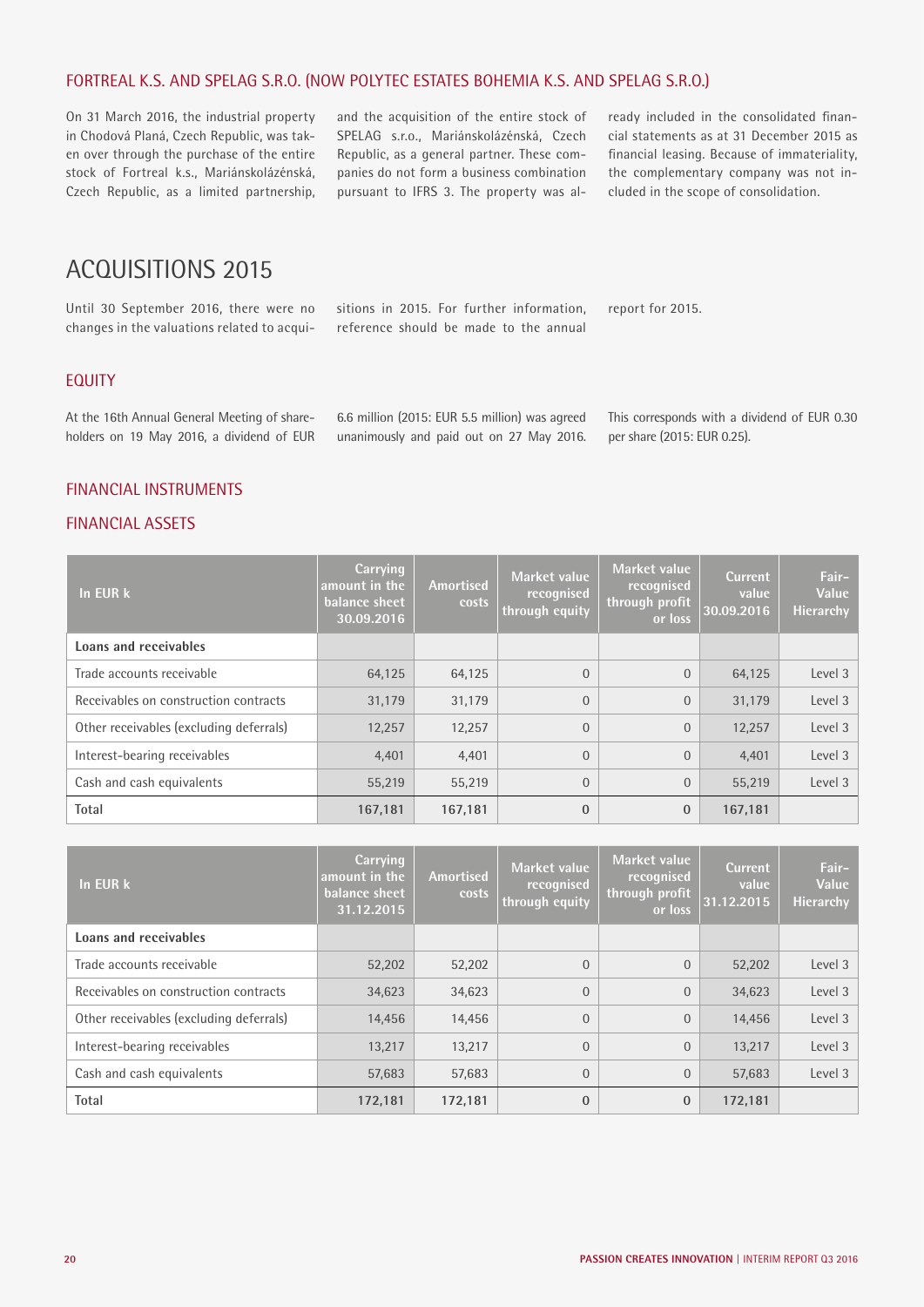## FINANCIAL LIABILITIES

| In EUR k                                                        | Carrying<br>amount in the<br>balance sheet<br>30.09.2016 | <b>Amortised</b><br>costs | Market value<br>recognised<br>through equity | Market value<br>recognised<br>through<br>profit or loss | <b>Current</b><br>value<br>30.09.2016 | Fair-<br>Value<br><b>Hierarchy</b> |
|-----------------------------------------------------------------|----------------------------------------------------------|---------------------------|----------------------------------------------|---------------------------------------------------------|---------------------------------------|------------------------------------|
| <b>Financial instruments measured</b><br>at amortised costs     |                                                          |                           |                                              |                                                         |                                       |                                    |
| Non-current interest-bearing liabilities                        | 130,213                                                  | 130,213                   | $\Omega$                                     | $\Omega$                                                | 131,005                               | Level 3                            |
| Current interest-bearing financial liabilities                  | 22,483                                                   | 22,483                    | $\Omega$                                     | $\Omega$                                                | 23,997                                | Level 3                            |
| Trade accounts payable<br>(without advance payments received)   | 41,018                                                   | 41,018                    | $\Omega$                                     | $\Omega$                                                | 41,018                                | Level 3                            |
| Other current liabilities                                       | 10,408                                                   | 10,408                    | $\Omega$                                     | $\Omega$                                                | 10,408                                | Level 3                            |
|                                                                 | 204,122                                                  | 204,122                   | $\theta$                                     | $\overline{0}$                                          | 206,428                               |                                    |
|                                                                 |                                                          |                           |                                              |                                                         |                                       |                                    |
| <b>Financial instruments measured</b><br>at fair value          |                                                          |                           |                                              |                                                         |                                       |                                    |
| Currency futures                                                | $\Omega$                                                 | $\Omega$                  | $\Omega$                                     | $\Omega$                                                | $\Omega$                              | Level 2                            |
| Interest derivatives                                            | 800                                                      | $\Omega$                  | $\Omega$                                     | 800                                                     | 800                                   | Level 2                            |
|                                                                 | 800                                                      | $\mathbf{0}$              | $\theta$                                     | 800                                                     | 800                                   |                                    |
|                                                                 |                                                          |                           |                                              |                                                         |                                       |                                    |
| Not assignable in accordance with<br>IAS 39 (financial leasing) |                                                          |                           |                                              |                                                         |                                       |                                    |

| IAS 39 (financial leasing)               |         |         |     |         |  |
|------------------------------------------|---------|---------|-----|---------|--|
| Non-current interest-bearing liabilities | 2.071   |         |     |         |  |
| Current interest-bearing liabilities     | 1.597   |         |     |         |  |
|                                          | 3,668   |         |     |         |  |
| Total                                    | 208,590 | 204.122 | 800 | 207,228 |  |

| In EUR k                                                      | Carrying<br>amount in the<br>balance sheet<br>31.12.2015 | <b>Amortised</b><br>costs | Market value<br>recognised<br>through equity | Market value<br>recognised<br>through<br>profit or loss | <b>Current</b><br>value<br>31.12.2015 | Fair-<br>Value<br><b>Hierarchy</b> |
|---------------------------------------------------------------|----------------------------------------------------------|---------------------------|----------------------------------------------|---------------------------------------------------------|---------------------------------------|------------------------------------|
| <b>Financial instruments measured</b><br>at amortised costs   |                                                          |                           |                                              |                                                         |                                       |                                    |
| Non-current interest-bearing liabilities                      | 138,449                                                  | 138,449                   | $\Omega$                                     | $\Omega$                                                | 139,143                               | Level 3                            |
| Current interest-bearing financial liabilities                | 22,471                                                   | 22,471                    | $\Omega$                                     | $\Omega$                                                | 24,070                                | Level 3                            |
| Trade accounts payable<br>(without advance payments received) | 50,150                                                   | 50,150                    | $\Omega$                                     | $\Omega$                                                | 50.150                                | Level 3                            |
| Other current liabilities                                     | 12.990                                                   | 12.990                    | $\mathbf{0}$                                 | $\Omega$                                                | 12.990                                | Level 3                            |
|                                                               | 224.060                                                  | 224.060                   | $\Omega$                                     | $\Omega$                                                | 226,353                               |                                    |

| <b>Financial instruments measured</b><br>at fair value |     |  |     |     |         |
|--------------------------------------------------------|-----|--|-----|-----|---------|
| Currency futures                                       |     |  |     |     | Level 2 |
| Interest derivatives                                   | 327 |  | 327 | 327 | Level 2 |
|                                                        | 328 |  | 328 | 328 |         |

| Not assignable in accordance with<br>IAS 39 (financial leasing) |         |         |     |         |  |
|-----------------------------------------------------------------|---------|---------|-----|---------|--|
| Non-current interest-bearing liabilities                        | 3,249   |         |     |         |  |
| Current interest-bearing liabilities                            | 5,875   |         |     |         |  |
|                                                                 | 9.124   |         |     |         |  |
| Total                                                           | 233,512 | 224.060 | 328 | 226,681 |  |

The fair values contained in the table above correspond with the current values at the end of the period under report. These were determined by banks using recognised financial mathematical models and where necessary statistical valuation models, as well as current market parameters on the balance sheet date. Interest swaps are offset on a quarterly basis. The variable interest rate of the interest swaps is based on 6-month Euribor. The difference between fixed and variable interest is offset in net terms.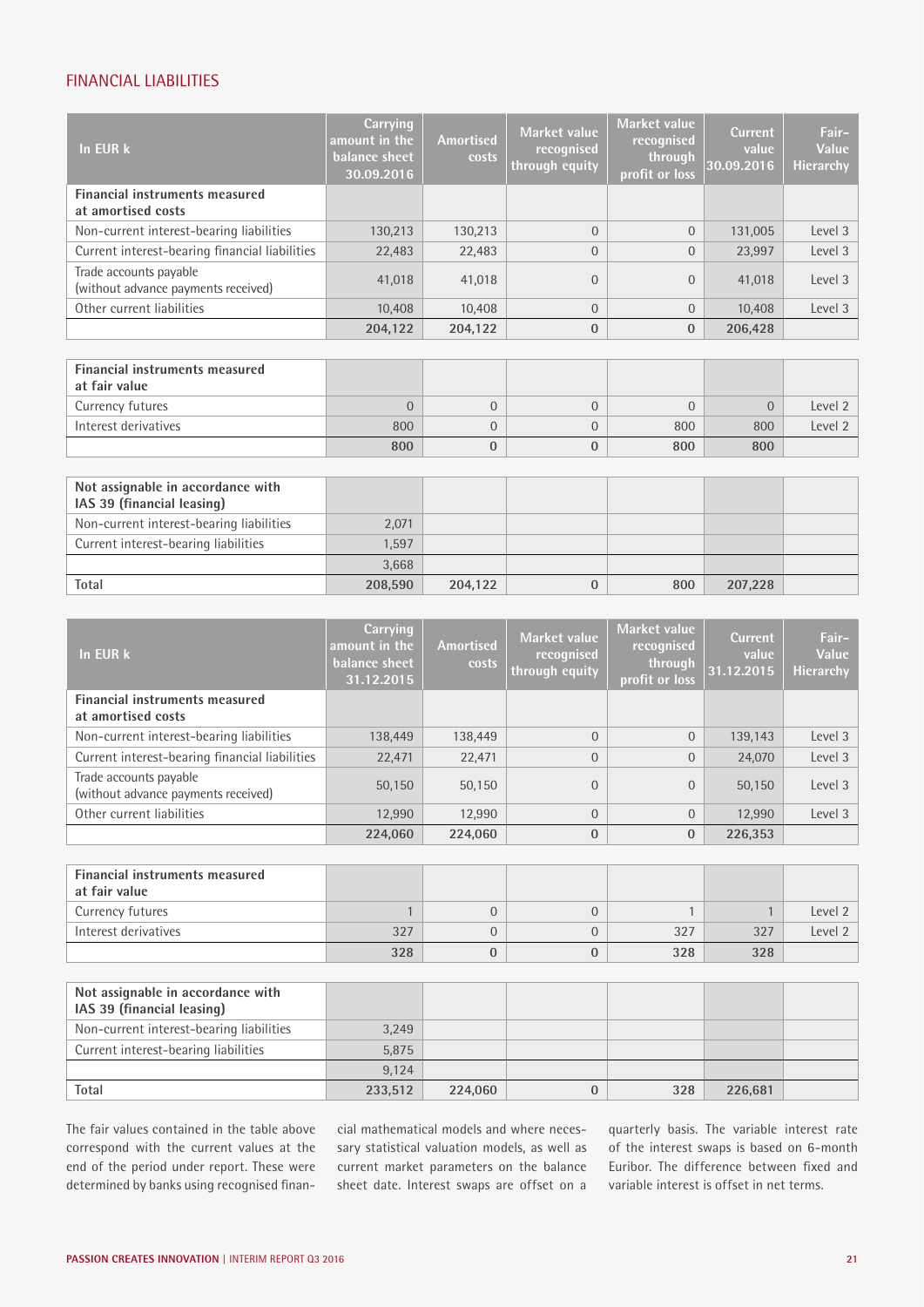## MATERIAL TRANSACTIONS WITH RELATED COMPANIES AND PERSONS

On 8 July 2016, POLYTEC Immobilien GmbH purchased a plot of land located directly adjacent to group headquarters and the Hörsching plant from FH Immobilien GmbH, a company owned by Friedrich Huemer (CEO), at a standard market price of EUR

2.7 million. The property shall be available for future expansion of the POLYTEC GROUP works without any limitations.

Besides this, there were no other material changes regarding business transactions with related companies and persons as compared to 31 December 2015 and therefore in this regard reference should be made to the notes contained in the consolidated financial statements of POLYTEC HOLDING AG as at 31 December 2015.

## BUSINESS SEASONALITY

The quarterly reporting of POLYTEC GROUP's sales throughout one financial year strictly correlates to the car manufacturing operations of the Group's customers. For

this reason, quarters in which customers normally close for works holidays generally have lower rates of sales turnover than quarters without such effects. In addition

to this, sales from one quarter can also be influenced by the billing of large tooling or development projects.

## SIGNIFICANT EVENTS AFTER THE REPORTING PERIOD

No significant events have occurred after 30 September 2016.